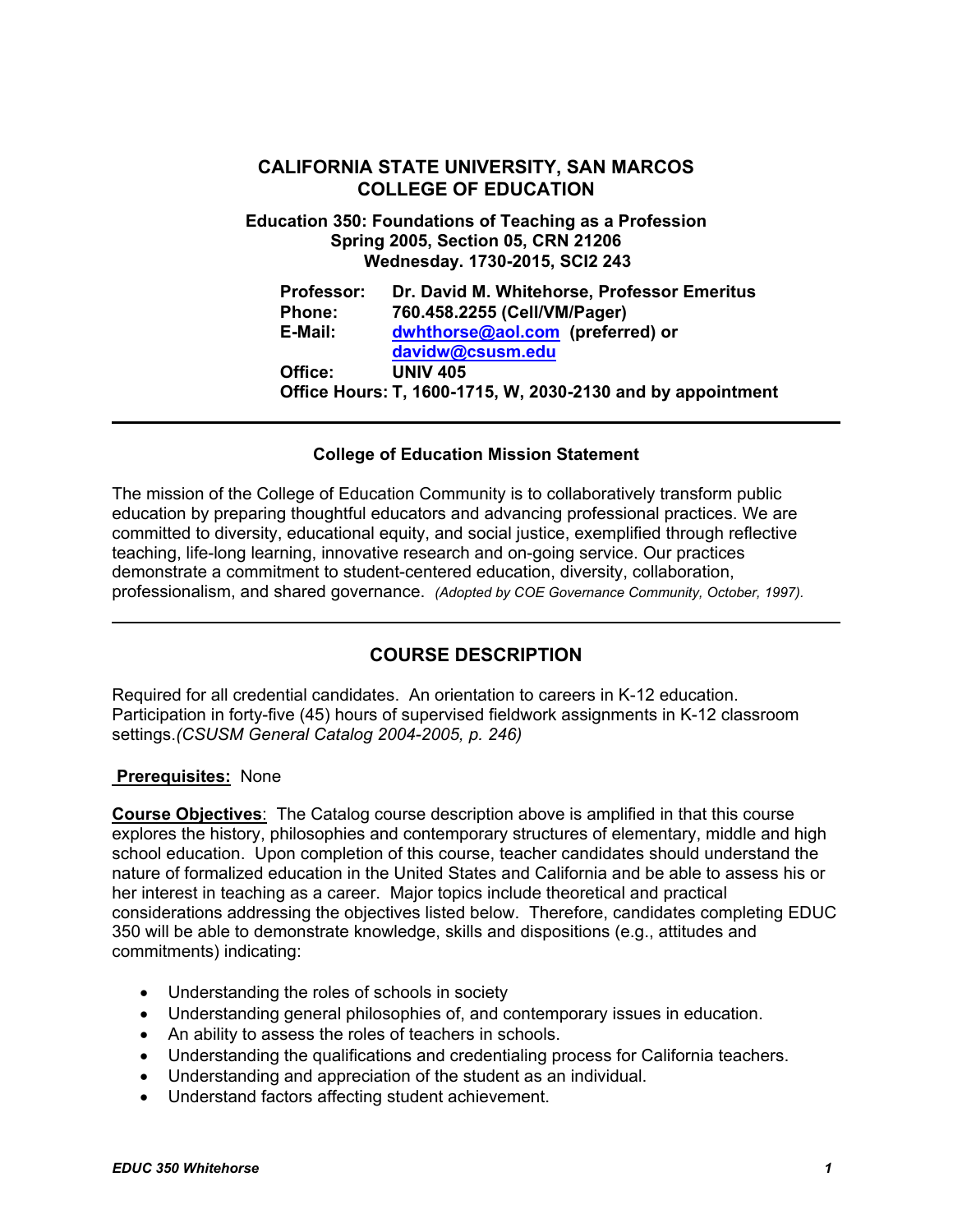- Understanding critical issues in curriculum and instruction.
- Motivation for, and professional commitments to choosing teaching as a career.
- Understanding infusion of education for special needs students in K-12 education.
- Understanding legal, ethical and statutory obligations that influence teaching responsibilities
- ability to report, interpret, analyze and synthesize complex information; and,
- university-level competence in information literacy, use of technology and oral and written communication

## **Unique Course Requirements:**

Fieldwork. The course requires documentation of 45 hours of supervised fieldwork. In addition to the guidelines for documentation indicated in Attachment 2 to this syllabus, candidates may apply up to 25 tutoring hours accomplished in conjunction with EDUC 364 and the Casey Foundation in meeting this requirement.

Teaching Performance Assessment for Developing as a Professional Educator: The successful completion of the personal philosophy assignment is a requirement for completion of this course and is a component of partially meeting the Teacher Performance Expectation described below. This statement will be used for assessment both in the course and at completion of the College of Education program. Retain an electronic copy of your statement for submission for your portfolio at the completion of your teacher education program.

Inclusion of considerations for special needs students**:** Consistent with the intent to offer a seamless teaching credential in the College of Education, this course will introduce the collaborative infusion of special education competencies that reflect inclusive educational practices. Students will demonstrate a knowledge of laws and dispositions that relate to special education through a variety of activities specified in the course outline.

## **Required Texts**

Ryan & Cooper (2004). *Those Who Can, Teach – 10th Edition.* New York: Houghton-Mifflin

## **Authorization to Teach English Learners**

This credential program has been specifically designed to prepare teachers for the diversity of languages often encountered in California public school classrooms. The authorization to teach English learners is met through the infusion of content and experiences within the credential program, as well as additional coursework. Students successfully completing this program receive a credential with authorization to teach English learners. *(Approved by CCTC in SB 2042 Program Standards, August 02)*

## **Teacher Performance Expectation (TPE) Competencies**

The course objectives, assignments, and assessments have been aligned with the CTC standards for all credential programs offered in the College of Education. Credential. This course is designed to help teachers seeking a California teaching credential to develop the skills, knowledge, and attitudes necessary to assist schools and district in implementing effective programs for all students. The successful candidate will be able to merge theory and practice in order to realize a comprehensive and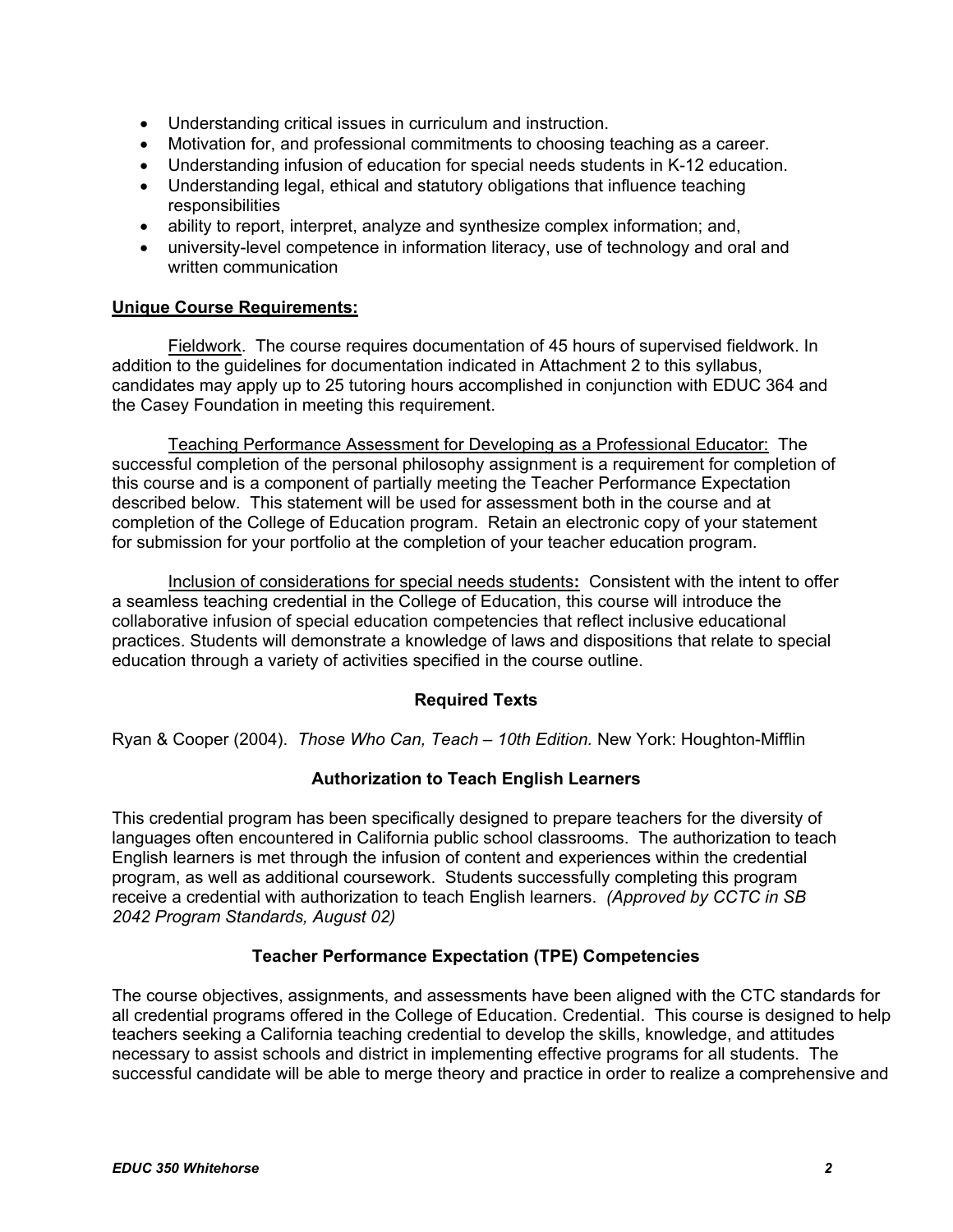extensive educational program for all students. You will be required to formally address the following TPEs in this course:

## **TPE 12: Professional, Legal and Ethical Obligations**

Candidates are aware of their own personal values and biases and recognize ways in which these values and biases affect the teaching and learning of students. They resist racism and acts of intolerance. Candidates appropriately manage their professional time spent in teaching responsibilities to ensure that academic goals are met.

Candidates for a Teaching Credential understand and honor legal and professional obligations to protect the privacy, health, and safety of students, families, and other school professionals. They are aware of and act in accordance with ethical considerations and they model ethical behaviors for students. Candidates understand and honor all laws relating to professional misconduct and moral fitness.

## **Alignment of Teacher Education Standards to Foster Student Learning**

In our preparation of professional educators, we have given extensive consideration to the alignment of professional standards and assessments as articulated by professional associations, certification agencies and learned societies. Emphasis is placed on learning outcomes (what you know and can demonstrate) rather than on inputs (putting in "seat time", meeting minimum criteria for assignments, checking off tasks and activities), *and how these outcomes correspond to your potential to enhance student learning as a new teacher.* In particular, this course is informed by and aligned with the standards and principles of the:

- National Council for the Accreditation of Teacher Education (NCATE)
- Interstate New Teacher Assessment and Support Consortium (INTASC)
- National Board for Professional Teaching Standards (NBPTS); and the
- California Commission on Teacher Credentialing (CCTC)

#### **College of Education Attendance Policy**

Due to the dynamic and interactive nature of courses in the College of Education, all students are expected to attend all classes and participate actively. At a minimum, students must attend more than 80% of class time, or s/he may not receive a passing grade for the course at the discretion of the instructor. Individual instructors may adopt more stringent attendance requirements. Should the student have extenuating circumstances, s/he should contact the instructor as soon as possible. *(Adopted by the COE Governance Community, December, 1997).*

#### **Ability**

Every student has the right to equitable educational consideration and appropriate accommodation. Students having differing ability (mobility, sight, hearing, documented learning challenges, first language/English as a second language) are requested to contact the professor at the earliest opportunity. Every effort will be made to accommodate special needs. Students are reminded of the availability of the Writing Center, technology assistance in the computer labs, and other student support services available as part of reasonable accommodation for special needs students in addition to those of DSS (see below).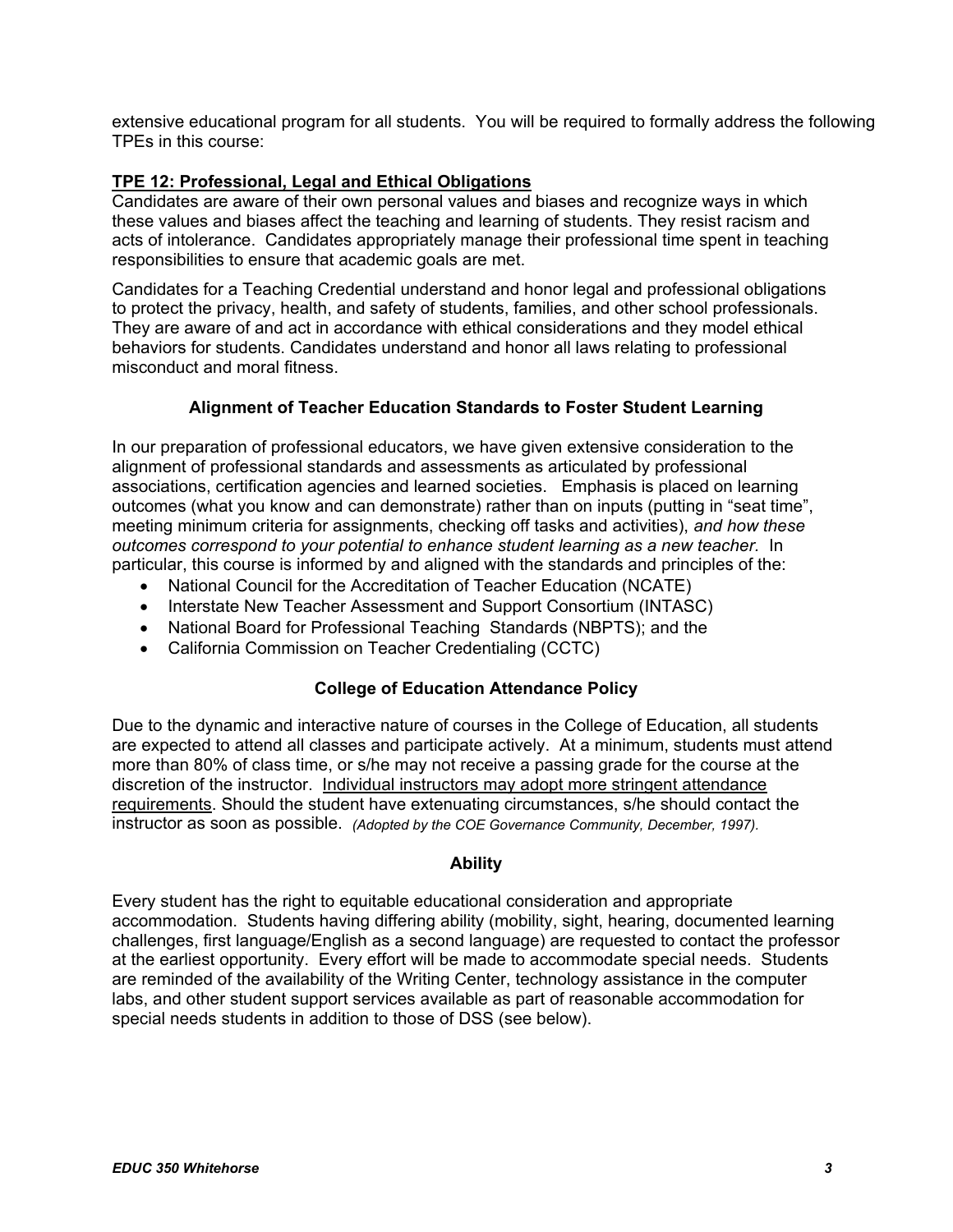## **Students with Disabilities Requiring Reasonable Accommodations**

Students must be approved for services by providing appropriate and recent documentation to the Office of Disable Student Services (DSS). This office is located in Craven Hall 5205, and can be contacted by phone at (760) 750-4905, or TTY (760) 750-4909. Students authorized by DSS to receive reasonable accommodations should meet with their instructor during office hours or, in order to ensure confidentiality, in a more private setting.

## **Course Requirements**

Please read these assignments in detail. You will note that I ask you for specific information to be addressed in each assignment. Completing all elements of the assignment will earn a passing grade, whereas missing elements may not allow a passing grade, depending on the magnitude of the omission. A grade of "C+" or higher requires you to exceed the minimum in substantive ways, as indicated in the grading requirements.

All assignments are due on the dates indicated. Written assignments must be word processed, double-spaced, paginated, and have 1" margins on all sides. Your name and the CRN for your section must appear at the top right of the first page. Page limitations are not given as writing styles differ. You are expected to make your written assignments as long (or as short) as it takes you to respond to all elements of the assignment and make your point(s). It is expected that all assignments will reflect university-level composition and exposition ( e.g., an average of more than one structural error per page means no higher than a "C" for that component ). Use of electronic spelling and grammar checking is encouraged. All assignments address critical variables in meeting Teacher Performance Expectation 12.

|                | <b>Assignment</b>                           | <b>Points Assigned</b> | <b>Due</b>           |
|----------------|---------------------------------------------|------------------------|----------------------|
| $\mathbf{1}$ . | Interview of a teacher                      | 100                    | 4/20                 |
| 2.             | <b>Classroom observation reports</b>        | 150                    | 4/27                 |
| 3.             | <b>Community Study</b>                      | 150                    | Papers $-4/6$        |
|                |                                             |                        | Present 4/6 &        |
|                |                                             |                        | 13                   |
| 4.             | <b>School Law and Diversity</b>             | 100                    | 2/23                 |
| 5.             | <b>Contemporary Issues Research</b>         | 150                    | 4/20                 |
| 6.             | <b>Readings in Education</b>                | 150                    | <b>Weekly, 2/2 -</b> |
|                |                                             |                        | 4/13                 |
| 7.             | <b>Personal Philosophy of Teaching, 100</b> |                        | Draft on 3/16,       |
|                | <b>Learning, and Schooling</b>              |                        | Final on 4/27        |
| 8.             | <b>Participation and Attendance</b>         | 100                    | <b>Assessed 5/4</b>  |

#### **1. Teacher Interview:**

In this assignment you will interview a teacher and **write** a summary of what you learned. Your purpose is to render a sketch of the teacher as a person with a distinct philosophy and one who uses specific classroom behaviors shaped by their experience. The teacher you select should be someone who as been teaching for a minimum of five years at a public elementary, middle, or high school.

## **Suggested questions**

• "Why did you choose to enter teaching as a career? How attractive was this profession at the time you entered? Did you consider other career paths? Do you have any regrets for selecting this career?"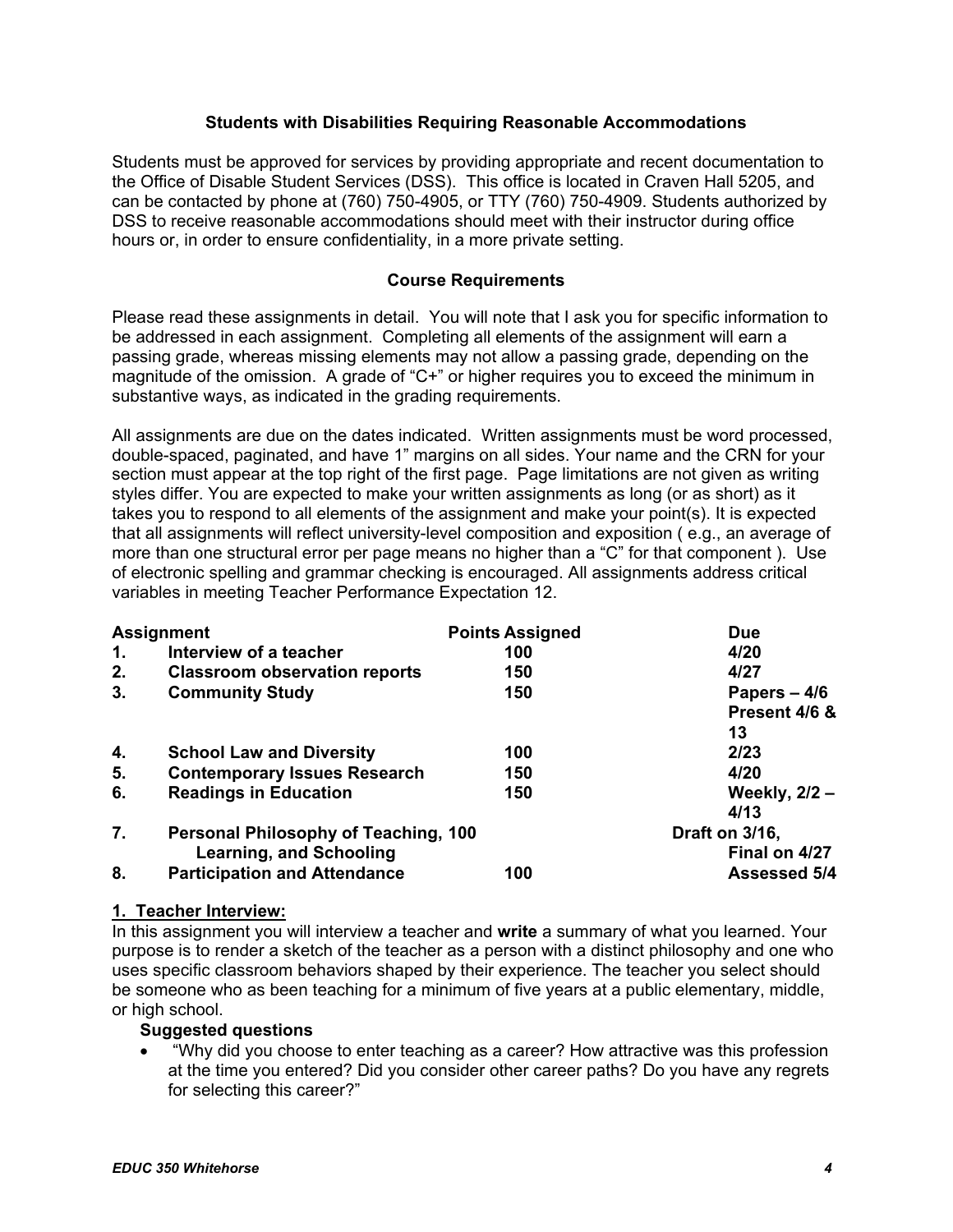- "Describe your professional educational training? How helpful was it in preparing you in how to teach? How long did it take for you to be comfortable with your teaching?"
- "How would you define *teaching?"* Do you have a particular educational philosophy that describes your main teaching style?"
- "Have you made any career moves since you started teaching-i.e., different grades, schools, school districts, etc?"
- "What have been the major joys you have experienced—frustrations? What changes in your school or in the profession would be necessary for you to experience more joys and frustrations?"
- "How do you learn about the individual differences in the lives and experiences of your students? Have you experienced any "cultural shock" in working with students whose background is different from your own? What accommodations (if any) have you made to work more effectively with different types of students?"
- "Do you have some favorite memories from classroom experiences? Do you tend to remember specific students?"
- "What changes have you noticed in the profession since you started? How do you feel about these changes?
- "Is there anything else that I should have asked to help prepare me for a career in teaching?"

**Analysis:** After collecting your information, think about what you have learned about this teacher and teaching in general. Focus on a few themes that best characterize what you have heard. Don't try to be all-inclusive in your written analysis. Consider what this information means to you as you prepare yourself to work with students, especially those who come from a background different than your own in terms of culture, ethnicity, language, economic class, etc. Please protect the teacher's confidentiality by using a pseudonym and masking other details which might lead to identification of the individual (specific grade or class at a specificallynamed school).

# **2. Classroom Observation Reports**:

Please refer to Attachment 2 for details

# **3. Community Study:**

**Task**: Work in groups of 3 or 4 to gather information about a school community and its resources. **Create a unified presentation and written** paper which informs others about the school community and engages them in viewing the community from its six different perspectives.

## **Organization Strategies:**

- Where will you meet?
- What time will you meet?
- What individual assignment do you need to accomplish?
- How will you present your information? Maps, pamphlets, charts/visuals, multimedia, powerpoint, photographs, etc.

**View your school community from these six perspectives:** The paper and presentation should provide a "thumbnail" sketch of major dimensions of community organization addressing these themes, and answering the questions that stimulate the process.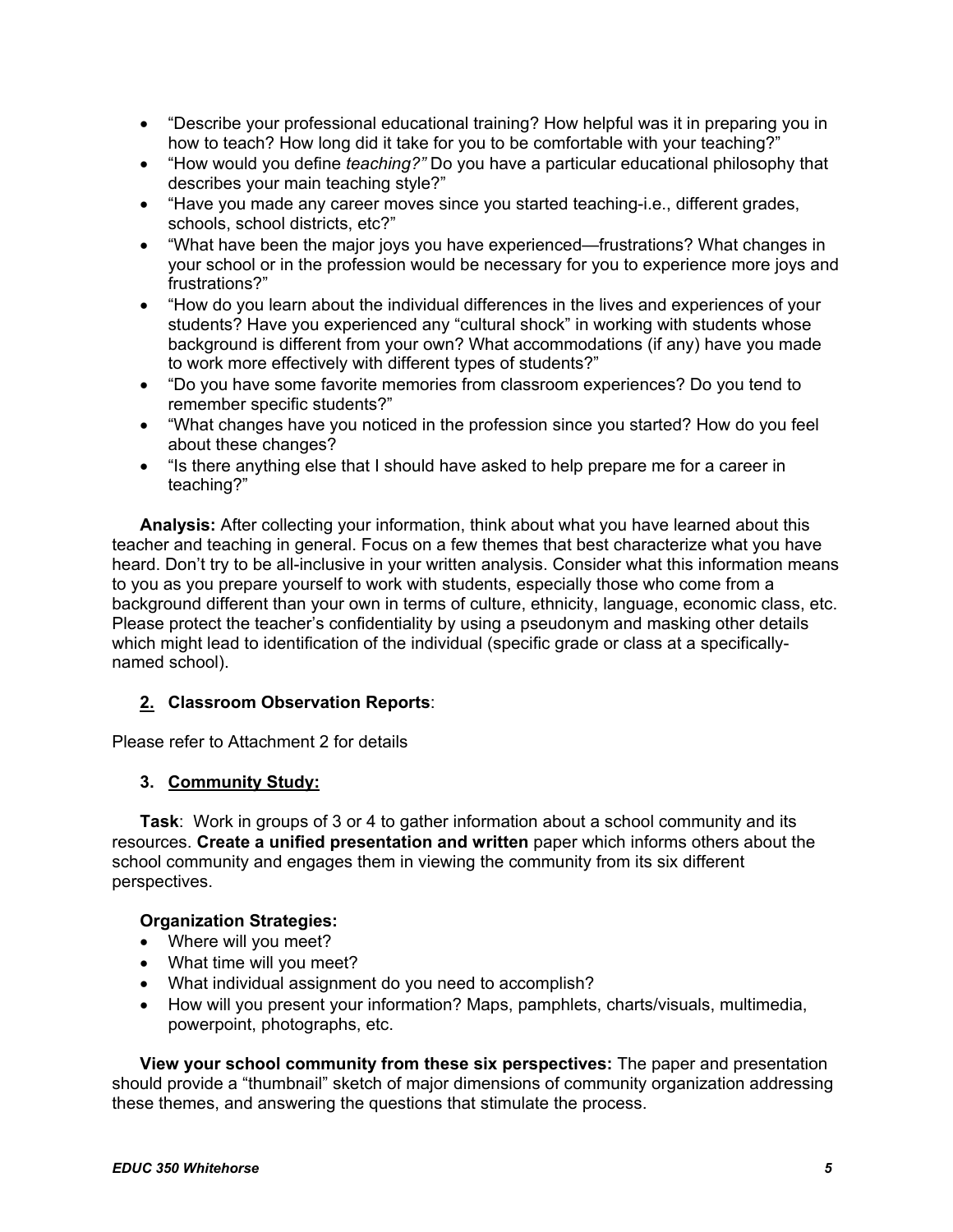Anthropologist: How does the community organize for art, entertainment, and other activities? Historian: How has the community changed over time?

Geographer: How has the geography influenced the community?

Economist: What kinds of work are don in the community?

Sociologist: What groups-families, schools, businesses, and the like-operate in the community? Political Scientist: How does the community organize itself to provide services?

## **Questions to stimulate the process:**

- What is at the heart of our community and culture
- What are the issues or problems in our community?
- What knowledge and experiences do your students bring to school?
- What resources do we have in our community to link to our students and school?
- What activities, reading or experiences will support our students in learning?

#### **Be sure to self-assess using the following criteria. Submit the self-assessment with your final draft.**

Criteria for effective Community Study Presentation

| <b>Descriptors</b>                                                             | <b>Highly</b><br><b>Effective</b> | <b>Effective</b> | <b>Somewhat</b><br><b>Effective</b> | <b>Needs</b><br><b>Some</b><br>Work |
|--------------------------------------------------------------------------------|-----------------------------------|------------------|-------------------------------------|-------------------------------------|
| The presentation offers important                                              |                                   |                  |                                     |                                     |
| community facts and information that a new<br>teacher needs to know.           |                                   |                  |                                     |                                     |
| The presentation is comprehensive,                                             |                                   |                  |                                     |                                     |
| incorporating views of the anthropologist,                                     |                                   |                  |                                     |                                     |
| historian, geographer, economist,<br>sociologist, and political scientist in a |                                   |                  |                                     |                                     |
| cohesive and informative manner.                                               |                                   |                  |                                     |                                     |
| All group members participated actively and                                    |                                   |                  |                                     |                                     |
| responsibly in the preparation and<br>presentation of the community study.     |                                   |                  |                                     |                                     |
| The method of presentation is aesthetically                                    |                                   |                  |                                     |                                     |
| pleasing. Visuals add to the clarity of the                                    |                                   |                  |                                     |                                     |
| information presented.                                                         |                                   |                  |                                     |                                     |
| Overall, the presentation offers a clear                                       |                                   |                  |                                     |                                     |
| sense of the community so that the teacher                                     |                                   |                  |                                     |                                     |
| has valuable information to inform and                                         |                                   |                  |                                     |                                     |
| enhance his/her teaching.                                                      |                                   |                  |                                     |                                     |

#### **4. School Law and Diversity**

**Task: In a written report**, you will apply your understanding of the legal context of inclusive education and laws that influence teaching responsibilities. Study the following:

Attachment 3 to this syllabus

U.S. Disability Law. Internet address: www.law.cornell.edu/topics/disability.html (Includes information about laws affecting people with disabilities.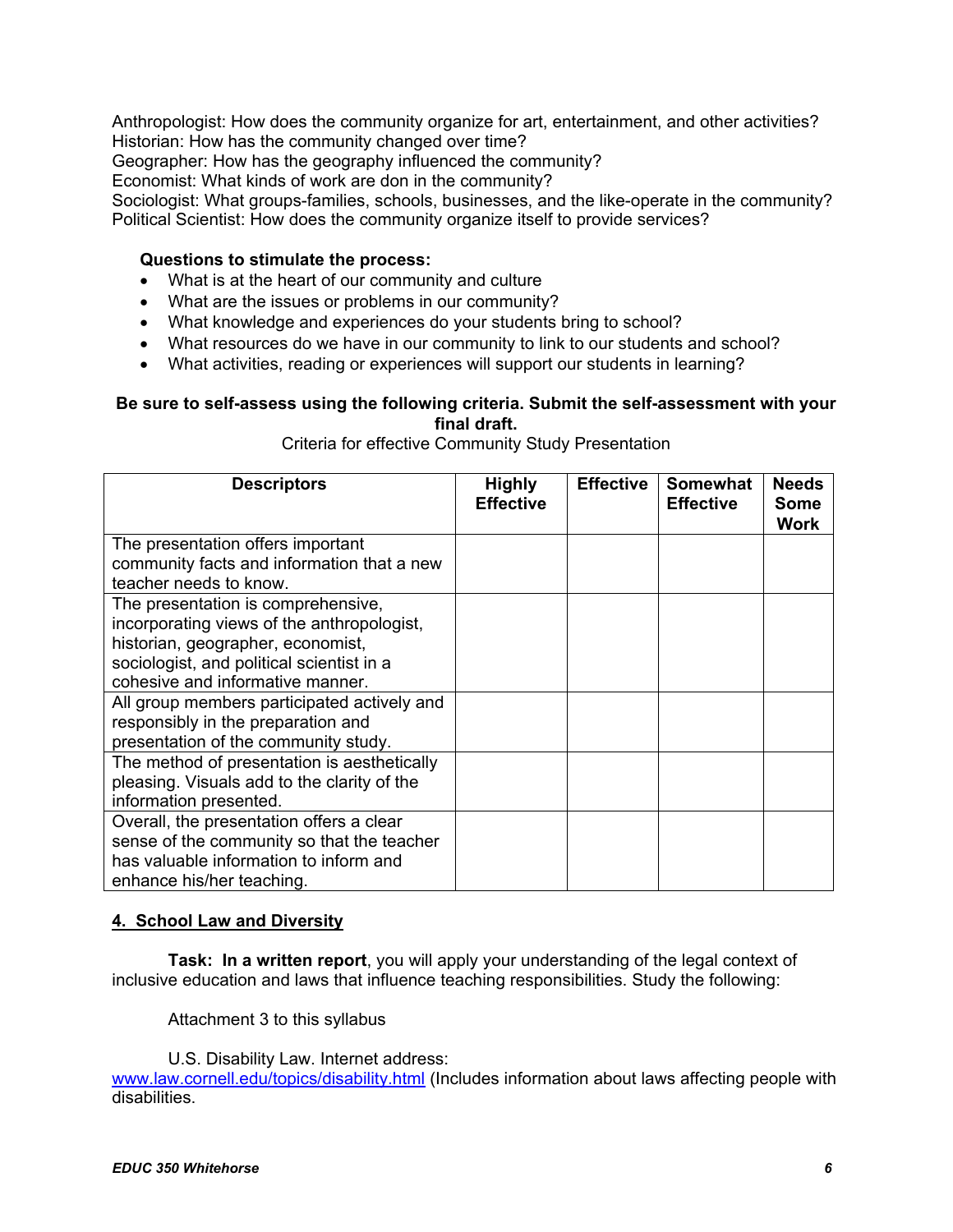#### OSERS IDEA Home Page. Internet address:

www.ed.gov/offices/OSERS/IDEA Explanation of federal legislation known as IDEA, which ensures a free appropriate education in the least restrictive environment for children with disabilities. The latest 1997 federal reauthorization of the law is explained in detail.

 One other scholarly resource (e.g., legal brief, statute, legislative mandate, book chapter, electronic resource, scholarly journal, ERIC, etc.) Be sure to assess the relevance of this chosen resource (a demonstration of information literacy) for your study. Provide an appropriate (e.g.., APA) citation.

**Reflection and Applications:** Apply your understanding of the legal context of inclusive education and laws that influence your teaching responsibilities. **In writing** identify five laws or court decisions that influence you as a professional educator. At least two of these five must relate to special education law. Give a rationale (one paragraph) for each selection. Why is it important to you? How might it affect your teaching?

## **5. Group Presentation on a Contemporary Issue**

**Task:** Candidates will work in groups of 3 or 4 (may be the same group as for the Community Study) to research an educational issue, either from the topics presented to you in class or one you propose to the instructor. Research the issue and prepare an oral report to share in class (with appropriate learning aids, i.e. PowerPoint®, overheads, other audiovisual). The report should describe and analyze the issue from the standpoint of what it means for you as prospective teachers. On the day of your presentation provide a one-page abstract of your topic and a reference list (at least 10 items) for your professor and classmates (paper handout or disk).

## 6..**Readings in Education**

**Task:** Candidates will read one article per week from the scholarly or popular press and submit a one page synopsis of the important points of the reading, an analysis of the relevance for you as an aspiring teacher, and connections you see between the reading and the materials/discussions/fieldwork, or other class activities. The paper will be submitted weekly. Candidates will be selected at random to present their reading orally to their colleagues (approx 3-5 min.) and respond to questions/comments for another 3-5 min, as appropriate)

## **7. Personal Philosophy of Teaching, Learning, and Schooling**

**Task: Write** a paper that expresses your personal philosophy of these 3 elements at this point in time. Organize your thoughts in a way that expresses your beliefs about schools, teaching and learning. Articulate your thoughts so that your reader is able to form a picture of the teacher you hope to become. Think of your audience as the hiring committee of a school district in which you passionately hope to teach. You want your audience to connect your name and face with a distinct set of beliefs. Your philosophy should reflect your beliefs about teaching and learning, and your view of the social context of schools for the  $21<sup>st</sup>$  century in a multicultural society. You should demonstrate professional vocabulary as you discuss your beliefs and knowledge.

 Rather than simply responding to a series of questions, you should organize you thoughts in a way that makes sense to your Identify, some themes, or an approach to teaching that expresses your beliefs as they have evolved this semester. Then articulate these so that your reader (the professor)/listener(the hypothetical hiring committee) is able to form a picture of the teacher you hope to become.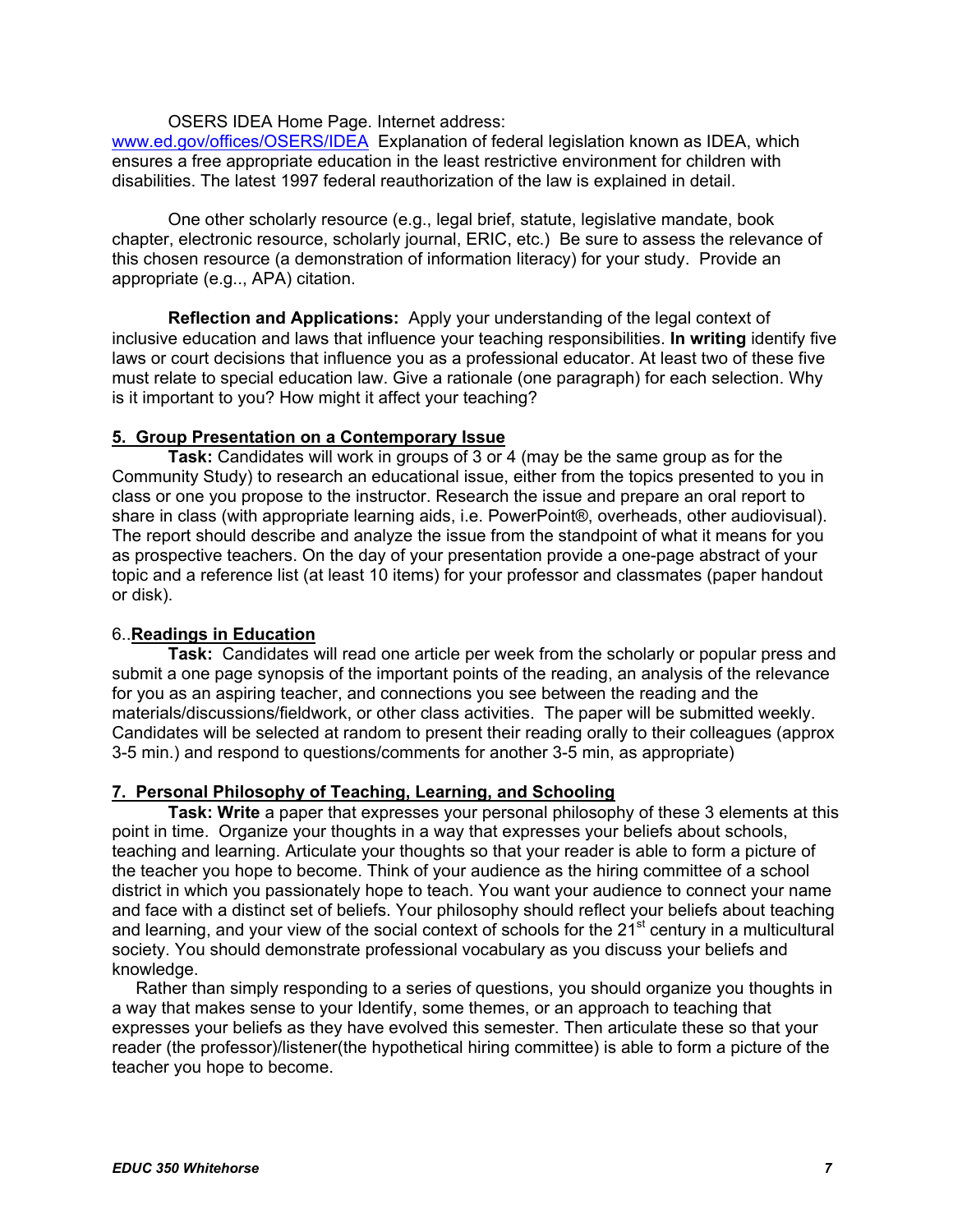**8. Attendance, Class Discussions and Participation:** Candidates are expected to adhere to the COE attendance policy as indicated herein, will engage in active learning each class session, and will be expected to actively participate. Points to consider in assuming responsibility for an effective level of participation include:

- Do you participate in class discussions productively, sharing your knowledge and understandings?
- Do you interact productively with your peers, taking on a variety of roles (leader, follower, etc.)?
- Do you contribute appropriately to group work—do you "do your share"?
- Are you able to accept others' opinions?
- Are you supportive of others' ideas?
- Do you support your peers during their presentations?
- Can you monitor and adjust your participation to allow for others' ideas as well as your own to be heard?
- Are you receptive to new information that may differ from your socialization and experiences?
- Are you receptive to viewpoints which come from diverse (e.g., ethnic, cultural, religious, etc) perspectives?

## **Grading Standards**

**Grading Scale**: A=93+, A-=90-92, B+= 87-89, B=83-86, B-= 80-82, C+=77-79, C=73-76, C-= 70-72, D+=67-69, D=63-66, D-= 60-62, F=59 or lower Students taking EDUC 364 as a prerequisite for teacher credential and graduate programs are reminded that the College requires completion of this course with a C+ or higher.

**Submission Schedule: Work** submitted late, but within one week of the due date will be reduced by one letter grade. Work received over one week late will receive no credit.

**Grading Emphasis:** Each written assignment will be graded approximately 85% on content and context (detail, logic, professional reflection, synthesis of information, depth of analysis, etc.), and 15% on mechanics (grammar, syntax, spelling, format, uniformity of citation, etc.). All citations, where appropriate, will use APA format. Consult Library Services for the Manual of Citation of the American Psychological Association, or other guides to citation such as www.apastyle.org/index.html

## **Summative Assessment Rubric**

**A=Exceeds Expectations:** The student consistently performs and participates in an exemplary manner. Each assignment receives in-depth exploration and reflection based upon research, observations and classroom implementation, when possible. All work is submitted in a professional manner using APA style when appropriate. Presentations are consistent with professional expectations, providing appropriate visual aids, appropriate handouts, and are well prepared. Professional and responsible behavior, including timely attendance and submission of assignments, are practiced in a consistent manner.

**B=Adequately Meets Expectations**: The student meets outcomes expectations in a satisfactory manner. Each assignment is based upon research, observations and classroom implementation, when possible. Generally, work is submitted in a professional manner using APA style when appropriate. Generally, presentations are consistent with professional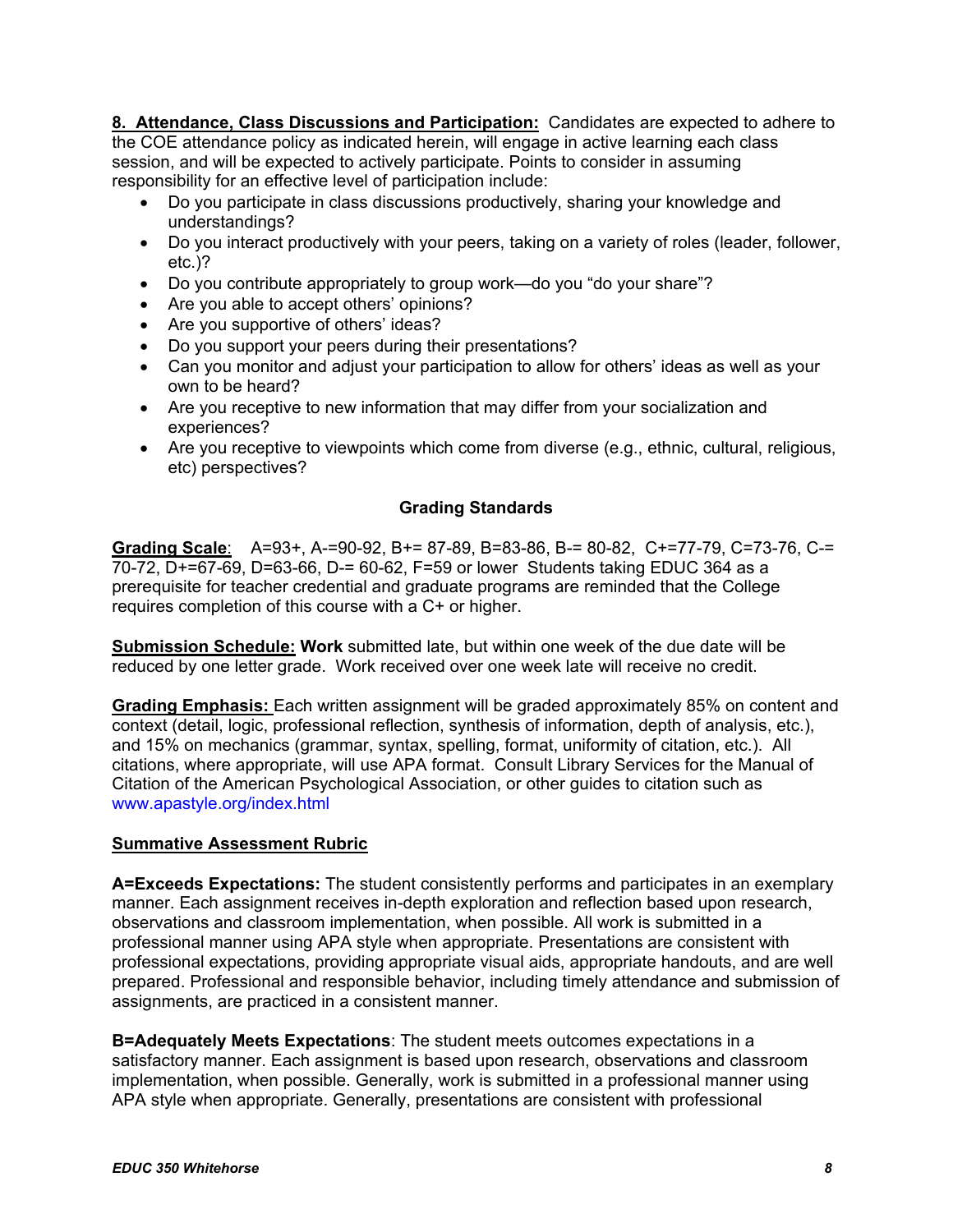expectations, providing appropriate visual aids, appropriate handouts, and are well prepared. Most of the time, professional and responsible behavior, including timely attendance and submission of assignments, are practiced in a consistent manner.

**C=Minimal Performance:** The student's skills are weak and do not meet expectations. Each assignment is based upon opinion rather than research, theory, and best practices. Reflection is shallow. Assignments are submitted without APA style, thorough proofreading and organization. The student needs a great deal of guidance. The student is consistently late with work and has classroom attendance problems.

**"D" or "F" students** fail to meet the minimum requirements of a "C." The specific grade will be computed from rate of assignment completion, attendance, etc.

**Appeals**: Every student has the right to appeal grades, or appeal for redress of grievances incurred in the context of any course. Disputes may be resolved informally with the professor, or through the formal appeal process. For the latter, consult the Interim Associate Dean, Dr. Peggy Kelly.

## **All University Writing Requirement**

The university writing requirement is 2500 words, or approximately 7 pages of double-spaced text averaging 15 words per line in a document with one inch margins. In order to achieve a passing grade, the writing assignments numbered 1-7 will exceed that minimum requirement by a significant margin. A minimum page requirement for each assignment is not given, except for reading synopses, as candidates' writing styles are different. To specify a limit, or a range of pages for written assignments might privilege (or penalize) a candidate, according to her/his written communication style. The emphasis in all written communication in this course is *effectiveness* in presenting one's point, position, perspective, knowledge, understanding, empathy and/or meaning-making. . . not the lengths to which one does that.

## **CSUSM Academic Honesty Policy**

"Students will be expected to adhere to standards of academic honesty and integrity, as outlined in the Student Academic Honesty Policy. All written work and oral assignments must be original work. All ideas/materials that are borrowed from other sources must have appropriate references to the original sources. Any quoted material should give credit to the source and be punctuated with quotation marks.

Students are responsible for honest completion of their work including examinations. There will be no tolerance for infractions. If you believe there has been an infraction by someone in the class, please bring it to the instructor's attention. The instructor reserves the right to discipline any student for academic dishonesty in accordance with the general rules and regulations of the university. Disciplinary action may include the lowering of grades and/or the assignment of a failing grade for an exam, assignment, or the class as a whole."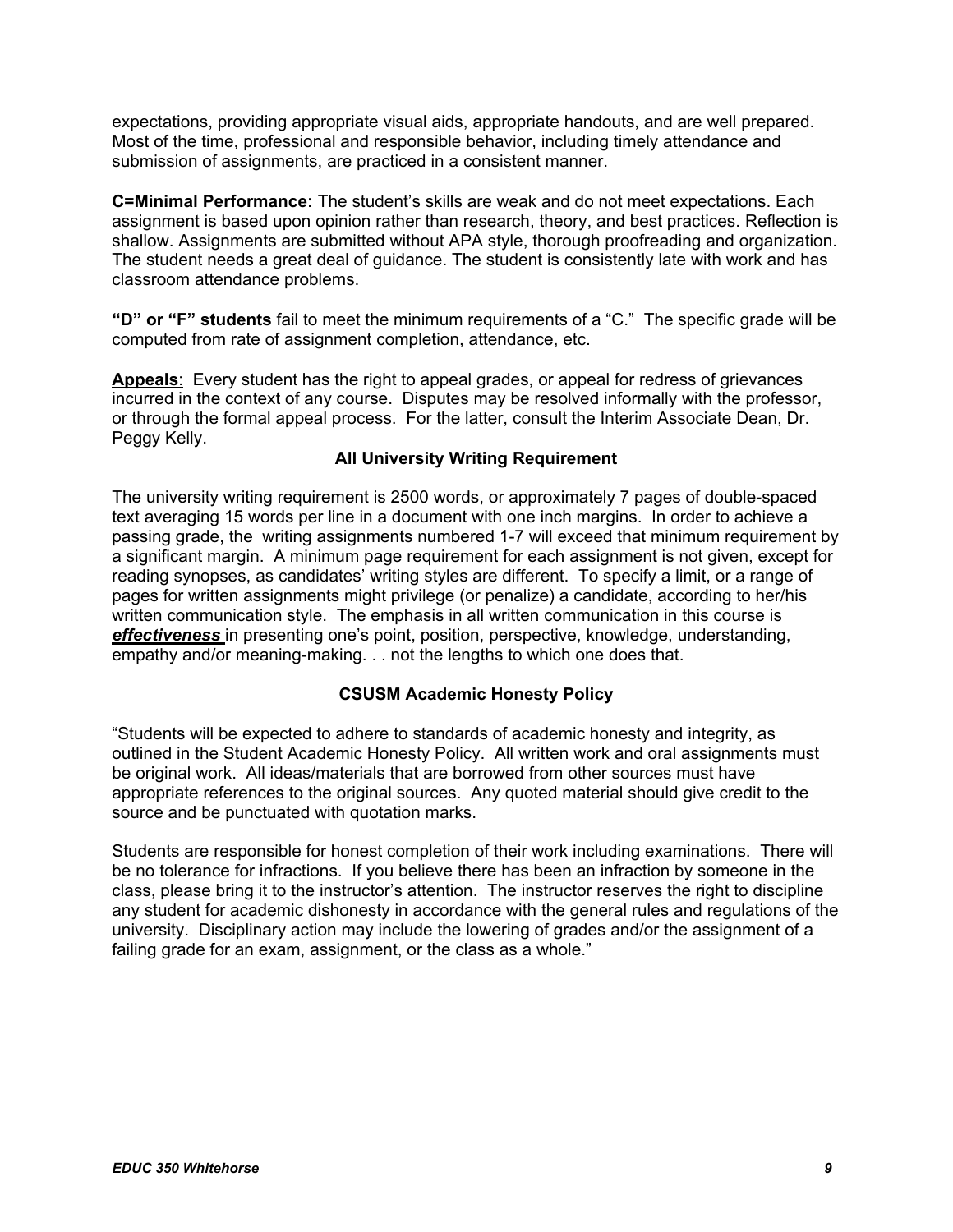# **Schedule/Course Outline**

| <b>Date</b>        | <b>Topic</b>                                                                                                                              | <b>Assignment</b>                                                                                                                              |
|--------------------|-------------------------------------------------------------------------------------------------------------------------------------------|------------------------------------------------------------------------------------------------------------------------------------------------|
| Session 1<br>1/19  | Introduction and course overview.<br>Performance expectations. Why teach?                                                                 | None                                                                                                                                           |
| Session 2<br>1/26  | Classroom observation requirement                                                                                                         | Attachment 2                                                                                                                                   |
|                    | Teaching as a profession: The context of<br>School and Schooling. Self Assessment<br>of motivations, skills, knowledge and<br>challenges/ | Questions assigned in Session 1.                                                                                                               |
| Session 3<br>2/2   | Historical foundations of American public<br>education<br><b>Characteristics of Effective Teachers</b>                                    | Ryan, pp 295-306, 330-331, &.<br><b>Submit Readings in Education 1.</b><br>(Assignment #6)<br>Ryan, Ch. 5                                      |
| Session 4          | <b>Credential Program Informatiion</b>                                                                                                    | None                                                                                                                                           |
| 2/9                | Guest Presenter, Ms Nancy Proclivo.<br>Dir., Student Services Center, COE                                                                 | <b>Submit Readings in Education 2</b><br>(Assignment #6)                                                                                       |
| Session 5<br>2/16  | Teacher ethics, roles and responsibilities                                                                                                | Ryan, Ch. 7<br><b>Submit Readings in Education 3</b><br>(Assignment #6)                                                                        |
| Session 6<br>2/23  | Diversity and the Law                                                                                                                     | Attachment 3<br><b>Submit Diversity/Law (Assignment</b><br>#4). Submit Readings in Education<br>4 (Assignment #6)                              |
| Session 7<br>3/2   | Governance, Finance and the Law                                                                                                           | Ryan, Ch. 10<br><b>Submit Readings in Education 5</b><br>(Assignment #6)                                                                       |
| Session 8<br>3/9   | Curriculum trends and opportunities                                                                                                       | Ryan, Ch. 4<br><b>Submit Readings in Education 6</b><br>(Assignment #6)                                                                        |
| Session 9<br>3/16  | Professionalization of teaching and union<br>relationships                                                                                | Ryan, pp. 470-478<br><b>Submit draft of Teaching Philosophy</b><br>(Assignment #7)<br><b>Submit Readings in Education 7</b><br>(Assignment #6) |
| Session 10<br>3/23 | New Teacher Expectations (Yours and<br>the Profession's)                                                                                  | Ryan, Ch. 13. INTASC handouts<br><b>Submit Readings in Education 8</b><br>(Assignment #6)                                                      |
| Session 11<br>4/6  | Group presentations of Community<br><b>Profiles</b>                                                                                       | <b>Submit Readings in Education 9</b><br>(Assignment #6)                                                                                       |
| Session 12<br>4/13 | Group presentations of Community<br><b>Profiles</b>                                                                                       | <b>Submit Readings in Education 10</b><br>(Assignment #6)                                                                                      |
| Session 13<br>4/20 | Group presentation of contemporary<br>issues                                                                                              | <b>Submit Teacher Interview</b><br><b>Assignment (Assignment #1)</b><br><b>Submit abstracts and resource lists</b><br>(Assignment #5)          |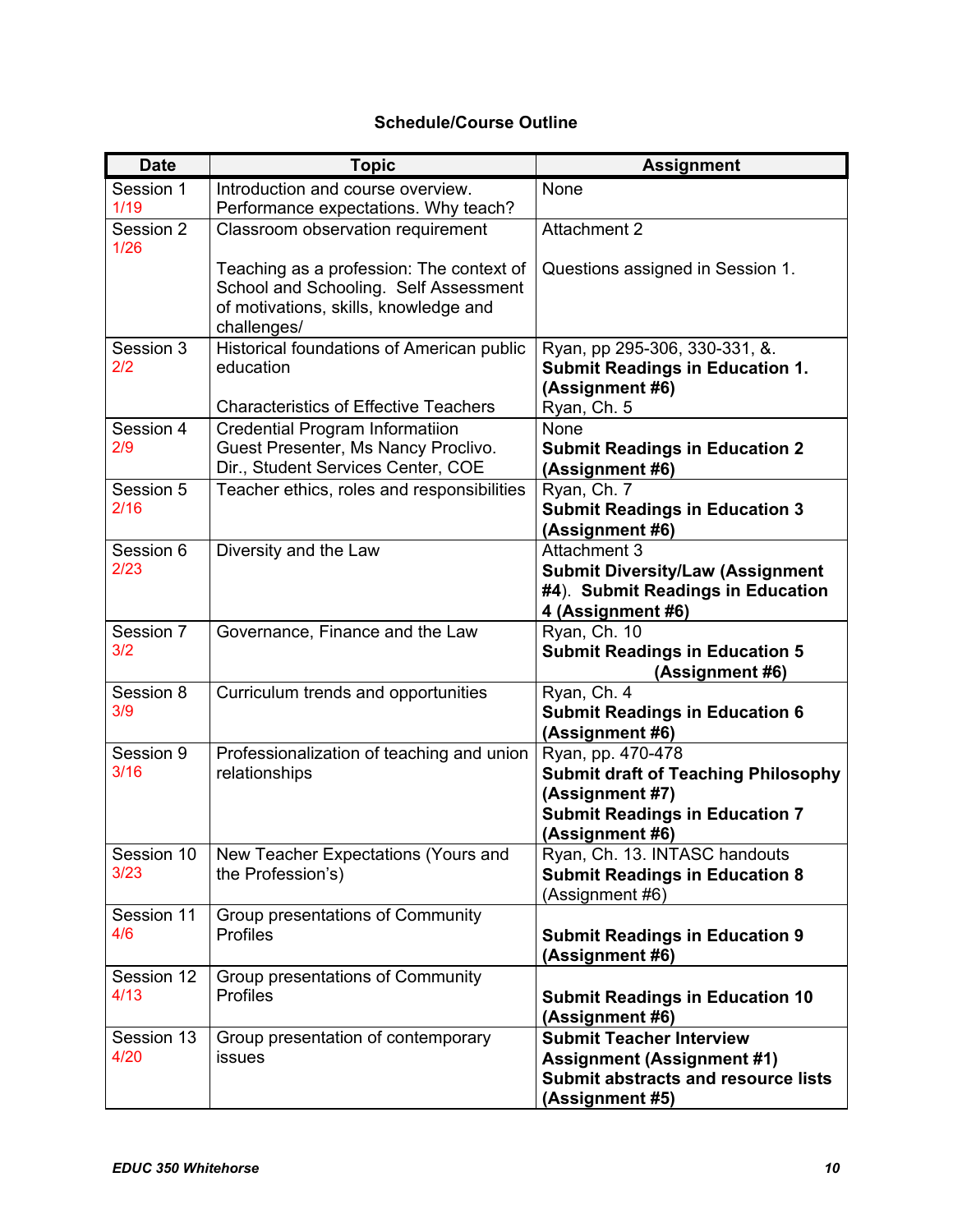| Session 14<br>4/27 | Course Review and Summary.<br>Discussion of Field Experiences. | Submit all field observation<br>materials (Assignment #2). Submit<br>final Philosophy of Teaching<br>(Assignment #7) |
|--------------------|----------------------------------------------------------------|----------------------------------------------------------------------------------------------------------------------|
| Session 15<br>5/4  | Evaluations. Final comments and<br>lessons learned             | <b>Assessment of Assignment #8</b>                                                                                   |
| Final Exam         | None                                                           | None                                                                                                                 |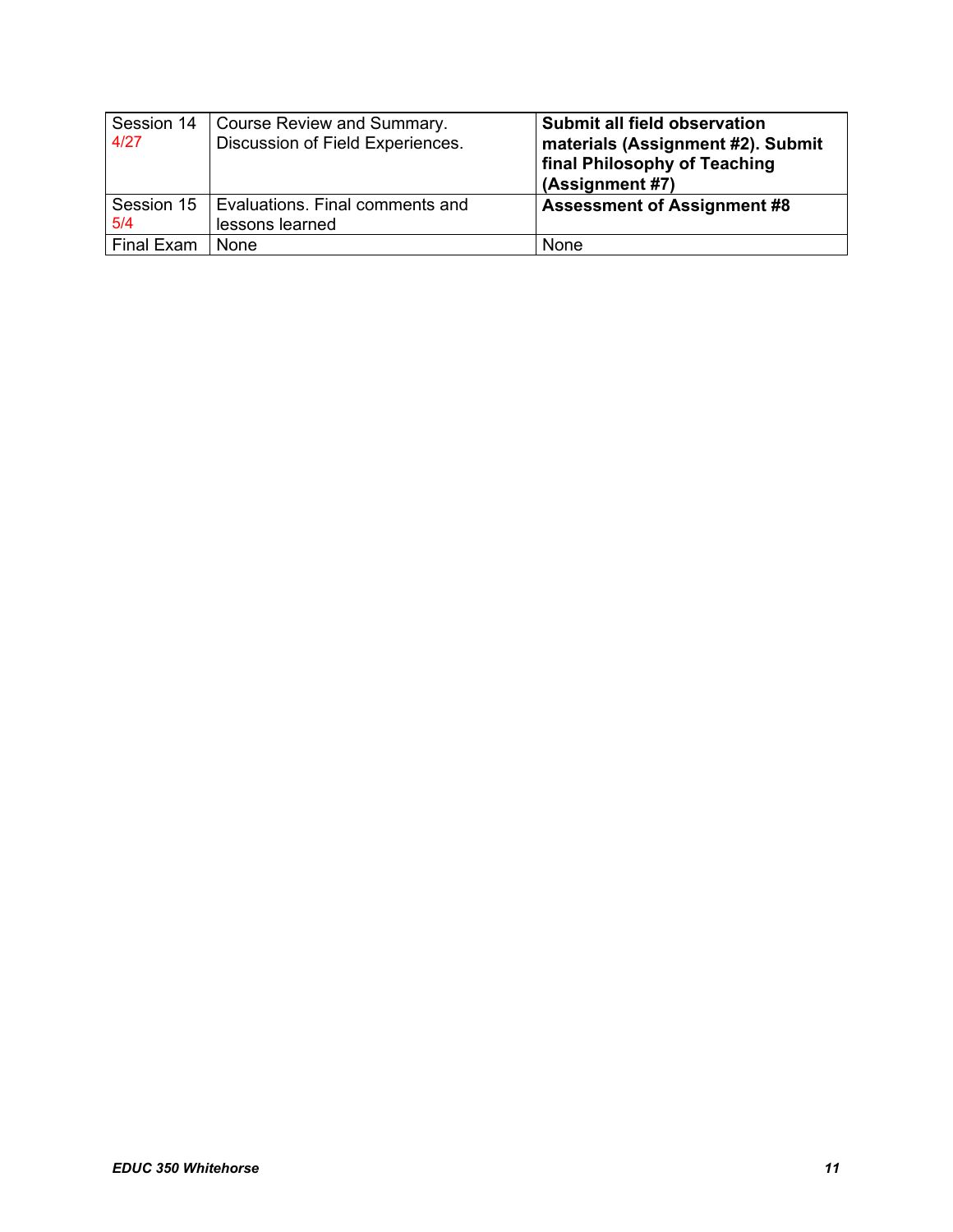# **ATTACHMENT 1**

# **SB 2042 – AUTHORIZATION TO TEACH ENGLISH LEARNERS COMPETENCIES**

| <b>PART 1:</b>                                                                               |                                                               |                                                                                        |
|----------------------------------------------------------------------------------------------|---------------------------------------------------------------|----------------------------------------------------------------------------------------|
|                                                                                              | <b>PART 2:</b>                                                | <b>PART 3:</b>                                                                         |
| <b>LANGUAGE STRUCTURE AND</b>                                                                | <b>METHODOLOGY</b>                                            | <b>CULTURE AND</b>                                                                     |
| FIRST- AND SECOND-LANGUAGE                                                                   | OF BILINGUAL, ENGLISH                                         | <b>CULTURAL DIVERSITY</b>                                                              |
| <b>DEVELOPMENT</b>                                                                           | <b>LANGUAGE DEVELOPMENT,</b>                                  |                                                                                        |
|                                                                                              | AND CONTENT INSTRUCTION                                       |                                                                                        |
| 2. Language Structure and Use:                                                               | I. Theories and Methods of Bilingual                          | I. The Nature of Culture                                                               |
| <b>Universals and Differences</b>                                                            | <b>Education</b>                                              |                                                                                        |
| (including the structure of English)                                                         |                                                               |                                                                                        |
| A. The sound systems of language                                                             | A. Foundations                                                | A. Definitions of culture                                                              |
| (phonology)                                                                                  |                                                               |                                                                                        |
| <b>B.</b> Word formation (morphology)                                                        | B. Organizational models: What works for<br>whom?             | <b>B.</b> Perceptions of culture                                                       |
| C. Syntax                                                                                    | C. Instructional strategies                                   | C. Intra-group differences (e.g., ethnicity,<br>race, generations, and micro-cultures) |
| <b>D.</b> Word meaning (semantics)                                                           | II. Theories and Methods for Instruction                      | D. Physical geography and its effects on                                               |
|                                                                                              | In and Through English                                        | culture                                                                                |
|                                                                                              | A. Teacher delivery for both English                          |                                                                                        |
| E. Language in context                                                                       | language development and content                              | E. Cultural congruence                                                                 |
| F. Written discourse                                                                         | instruction                                                   | II. Manifestations of Culture: Learning                                                |
|                                                                                              | B. Approaches with a focus on English<br>language development | <b>About Students</b>                                                                  |
| <b>G.</b> Oral discourse                                                                     | C. Approaches with a focus on content                         | A. What teachers should learn about their                                              |
|                                                                                              | area instruction (specially designed                          | students                                                                               |
|                                                                                              | academic instruction delivered in<br>English)                 |                                                                                        |
| H. Nonverbal communication                                                                   |                                                               | <b>B.</b> How teachers can learn about their                                           |
|                                                                                              | D. Working with paraprofessionals                             | students                                                                               |
| I. Language Change                                                                           |                                                               | C. How teachers can use what they learn                                                |
|                                                                                              |                                                               | about their students (culturally responsive                                            |
|                                                                                              |                                                               | pedagogy)                                                                              |
| II. Theories and Factors in First- and<br><b>Second-Language Development</b>                 | III. Language and Content Area<br><b>Assessment</b>           |                                                                                        |
|                                                                                              |                                                               | <b>III. Cultural Contact</b>                                                           |
| A. Historical and current theories and models<br>of language analysis that have implications | A. Purpose                                                    | A. Concepts of cultural contact                                                        |
| for second-language development and                                                          |                                                               |                                                                                        |
| pedagogy                                                                                     |                                                               |                                                                                        |
| B. Psychological factors affecting first- and<br>second-language development                 | <b>B.</b> Methods                                             | <b>B.</b> Stages of individual cultural contact                                        |
| C. Socio-cultural factors affecting first- and                                               | <b>C.</b> State mandates                                      | C. The dynamics of prejudice                                                           |
| second-language development                                                                  |                                                               |                                                                                        |
| D. Pedagogical factors affecting first- and<br>second-language development                   | <b>D.</b> Limitations of assessment                           | <b>D.</b> Strategies for conflict resolution                                           |
| E. Political factors affecting first- and second-                                            | E. Technical concepts                                         |                                                                                        |
| language development                                                                         |                                                               | IV. Cultural Diversity in U.S. and CA.                                                 |
|                                                                                              |                                                               | A. Historical perspectives                                                             |
|                                                                                              |                                                               |                                                                                        |
|                                                                                              |                                                               | <b>B.</b> Demography                                                                   |
|                                                                                              |                                                               |                                                                                        |
|                                                                                              |                                                               | C. Migration and immigration                                                           |
|                                                                                              |                                                               |                                                                                        |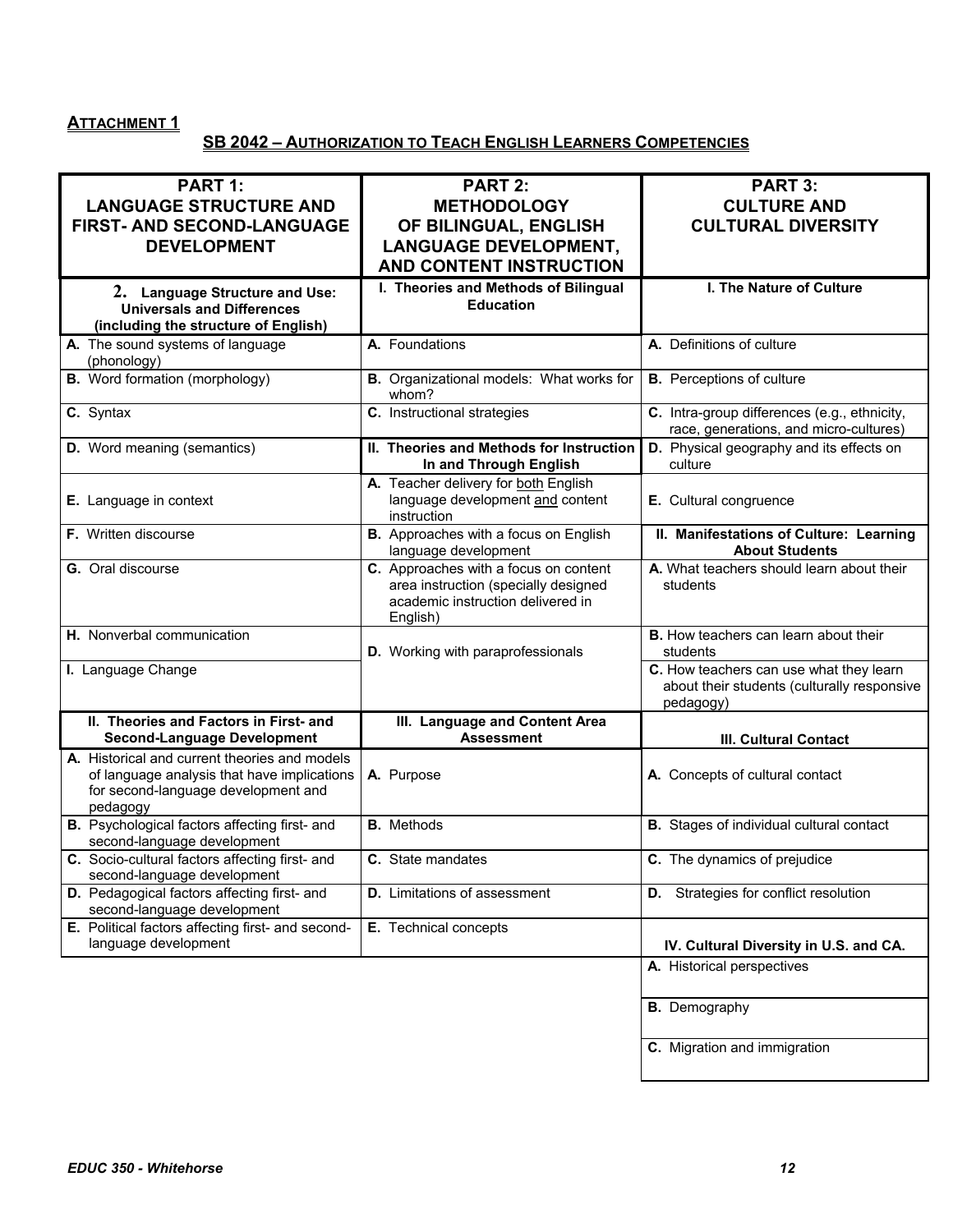# **Attachment 2**

# **Guidelines for EDUC 350 Field Experience & Classroom Observation Entries**

EDUC 350 requires 45 hours of field experience in public schools.

You must visit each of the following educational levels:

- 1. elementary school classroom (K-6)
- 2. middle school classroom (6-8)
- 3. high school classroom (9-12)

In these three basic settings, observe a variety of students with different instructional environments. These include multiple school districts and schools with a range of socio-economic contexts, multilingual/cultural populations, etc. Some of the environments you should see are:

- 1. English language development or primary language classroom
- 2. special education setting
- 3. primary (K-3) and intermediate (4-6) levels in elementary schools
- 4. general and advanced levels in high school subject fields
- 5. gifted education setting
- 6. sheltered instruction (SDAIE)

You may choose to make some of your observations in schools other than "regular" daytime schools. Consider observing in charter schools, alternative education sites, adult education schools, or court schools. For additional settings, obtain permission from your instructor before you do the observations.

Choose the locations of your field experience early and carefully. Make copies of the introduction letter, as you will meet with more than one principal. Call ahead and ask for an appointment with the principal. It may take them a week or so to arrange a meeting with you. Explain that you would like to observe several different educational settings. *However, remember you need to be with one teacher a significant amount of time if you plan to have him/her fill out your Field Experience Recommendation Form (for applying to the credential program).* 

You must observe in varied settings to satisfy this course requirement. Each observation should last at least 30 minutes. Your observation entries must reflect these different settings. You will turn in a total of 15 classroom observation records throughout the semester (see syllabus for dates) and your Field Experience Record at the last class session.

Request to waive observation hours: If you have recent, significant experience with students in public school settings, you may request to waive no more than 20 of the 45 hours of field observations. Should the request be granted, you will still need to observe in the variety of settings described above. Examples of roles that might qualify for a waiver are: tutor, substitute teacher, teacher aide, parent volunteer, Casey Foundation participant, school aide. To request a waiver, complete the form in this packet and submit it to your instructor with supporting documentation no later than the third week of classes.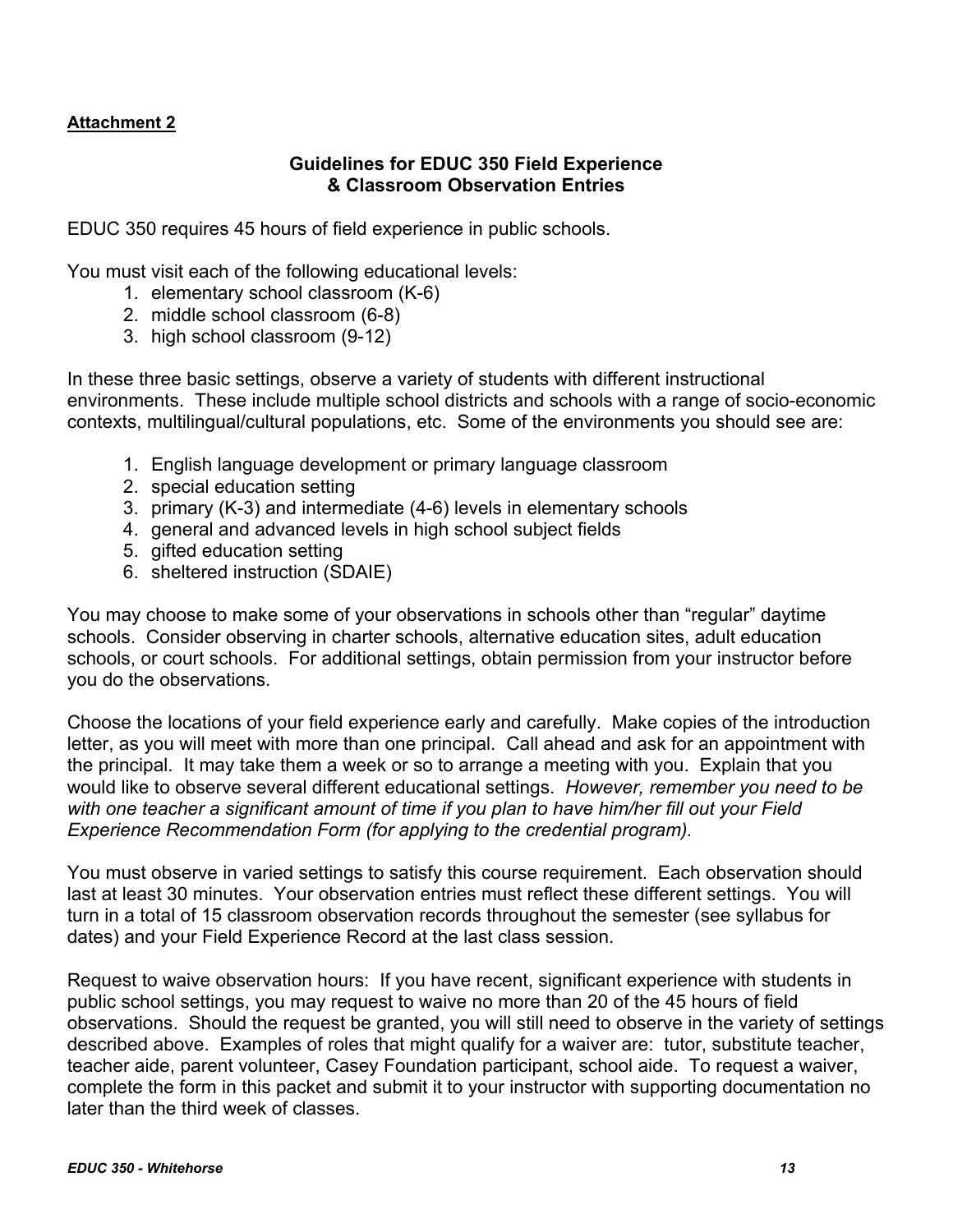Your classroom observation entries should follow the format below:

- Your name
- School name
- Type of classroom/grade/subject
- Day of the week/date/time/number of teachers and assistants/number of students in class.
- Demographic characteristics of the site and classroom.
- Assumptions/expectations you have about this observation. What do you think you're going to see? What assumptions do you have about these particular kinds of students and teachers or about this class?
- Focus of your observation and a description of what you saw within this focus—don't try to observe everything. Zero in on a few key points and how they affect the big picture of the classroom.
- Analysis of the observation—comparison with classroom discussions and readings *and* ways in which your assumptions/expectations were accurate or inaccurate.
- Questions for discussion or exploration.

Type your entries on your own paper. Do not write them by hand. You should respect the confidentiality of the students and teachers by using fictitious names for persons in your entries and by masking other identifying information.

# **Classroom Observation Entry #**

| Your name:                                                                                            | School name: |
|-------------------------------------------------------------------------------------------------------|--------------|
| Type of classroom (grade/subject/special program): Type of classroom (grade/subject/special program): |              |
| Day of the week/Date/Time:                                                                            |              |
| Number of teachers and assistants/Number of students:                                                 |              |
| Describe the demographic characteristics of this site/classroom:                                      |              |
|                                                                                                       |              |

Assumptions/Expectations/Questions I have about this observation (concerning the teachers, students, class, etc.):

Focus of observation/Description (highlights) of what I saw around this focus:

Analysis of observation—connect back to course work and to above assumptions, expectations and/or questions: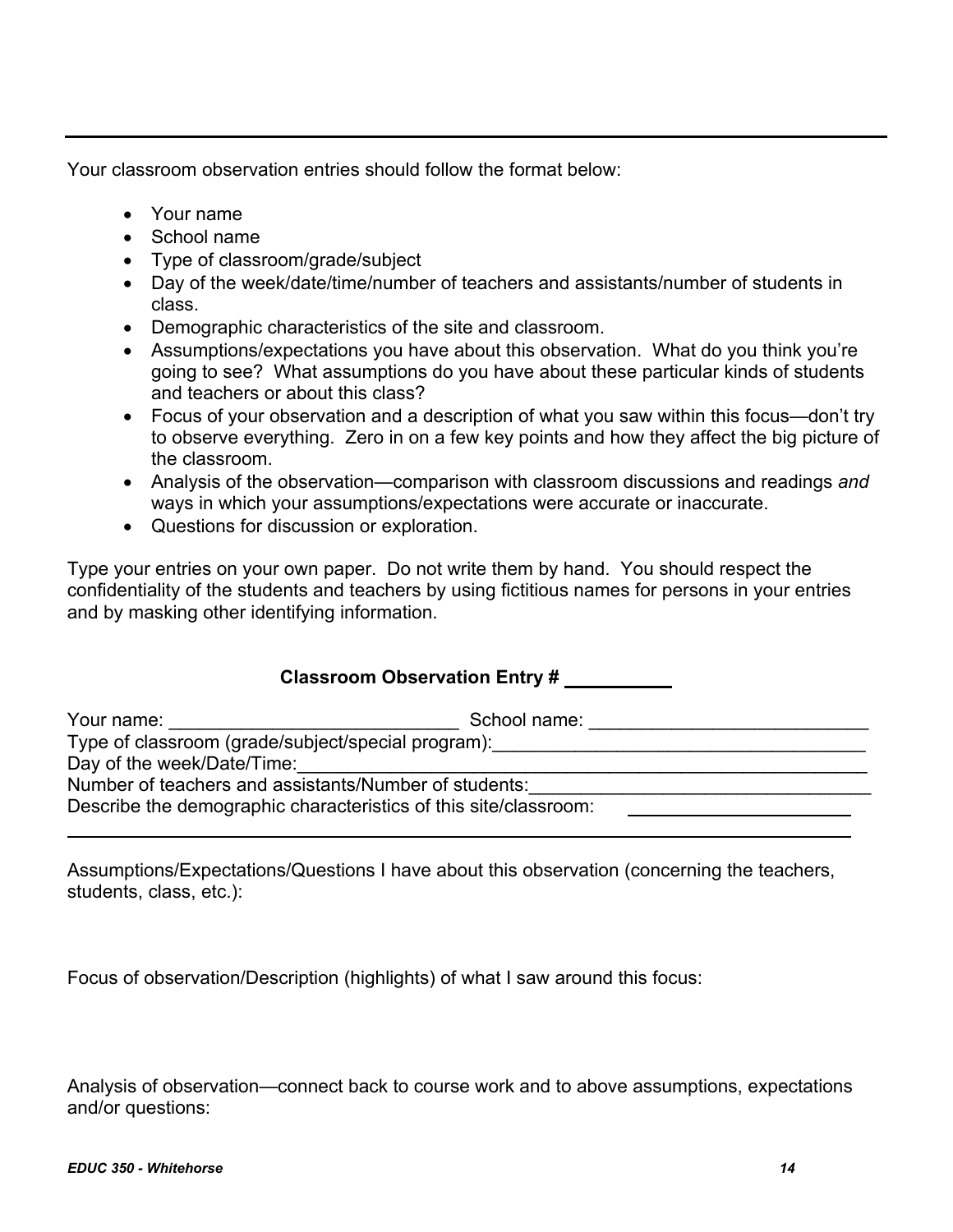# **EDUC 350 OBSERVATIONS: TOPICS FOR WRITTEN ENTRIES**

The following is a list of areas to guide you through your actual field experience. You may wish to focus on one or more of these areas during observations. Some areas will require you to obtain information from the teachers and some will be evident through the observation process.

**Room arrangement** (the physical lay-out of the room: does it support or get in the way of instruction? Do the students move around the room for different phases of instruction?).

**Classroom rules and procedures** (are rules posted? Who generated the rules? Do you see them enforced consistently? Do students seem to know what the teacher expects? Has the teacher made his/her "invisible" expectations visible to the students?).

**Organizing student work** (how do students submit finished work? How does the teacher return work? Are there provisions for redoing/resubmitting work? What provisions are in place for students who are absent?).

**Behavior management strategies** (how does the teacher get compliance from the students in the area of acceptable behavior? Do students understand expectations? Is the teacher consistent in attending to students' behavior?).

**Planning for instruction** (is there evidence of lesson planning? Does the teacher do long range and short range lesson planning? Are instructional materials readily available?).

**Conducting instruction** (does the teacher make provisions for active learning? How does the teacher view his/her role during instruction? Do all students have a chance to participate? What materials were used in the course of the lesson? What variety of instructional approaches are used? Does the teacher use wait time and prompting responses to increase involvement? Is cooperative learning in evidence?).

**Managing small groups** (are there any small group instructional sections? How are students selected for small groups [assigned/choice; heterogeneous/homogeneous]? Are the small groups permanent or flexible? What are the students doing who are not involved with the teacher?).

**Classroom diversity** (how diverse are the students—in ability, learning styles, ethnicity, linguistic background, socioeconomic status? How does the teacher attend to differences among the students? How does the teacher adapt instruction for students with special needs, or for English learners ["sheltered instruction"]?).

**Communication skills** (comment on the clarity of instructions. Do students understand what they are to do when a sequence of instructions are given? Does the teacher depend only on verbal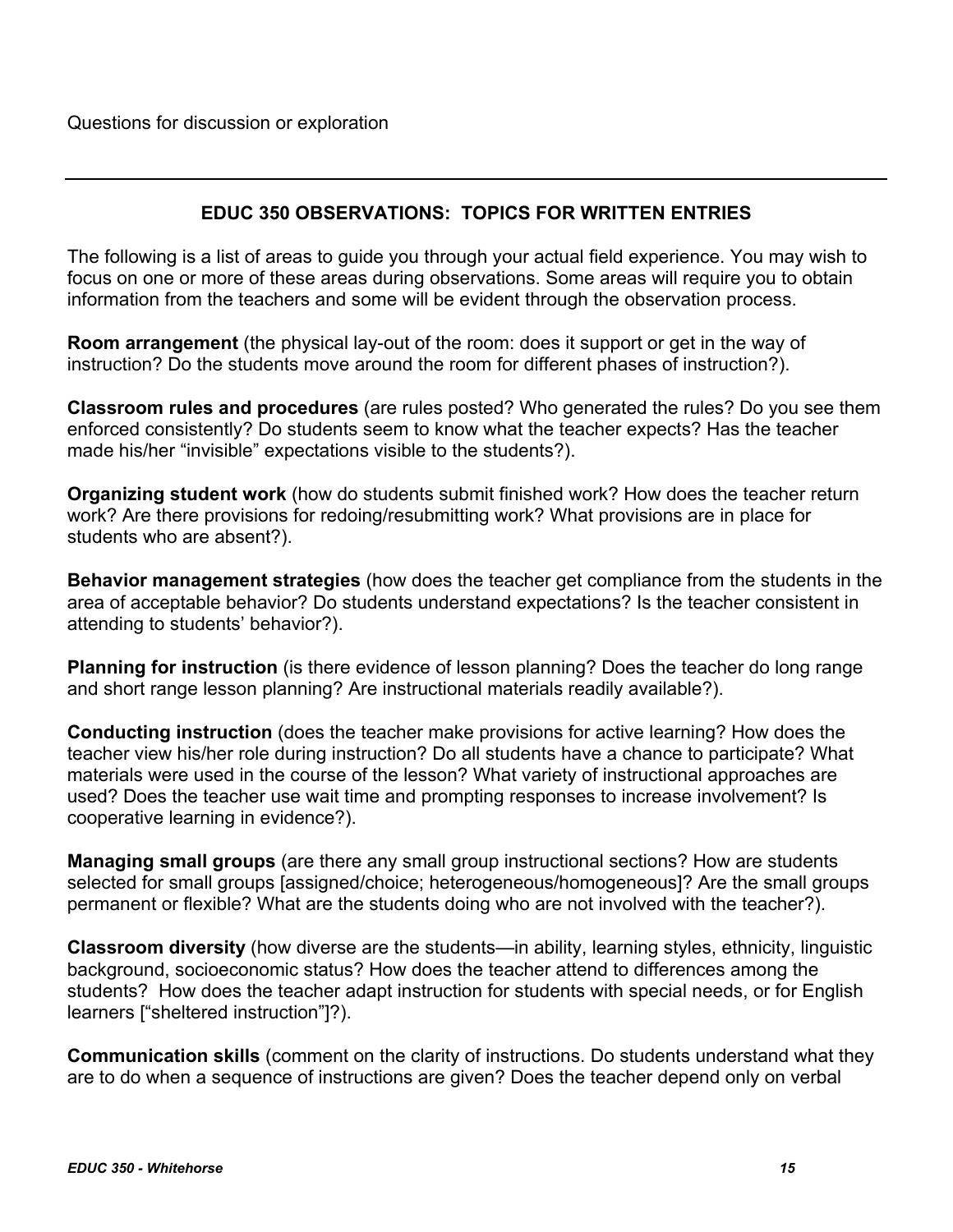communication skills or are there also visual prompts to accompany verbal instructions? What does the teacher's non-verbal communication indicate [body language etc.]?)

**Evaluating student progress** (how does the teacher know if objectives for instruction have been met? Does the teacher ask for response to oral or written questions during the lesson and/or observe students during the lesson? What informal documentation is maintained? What "counts" for grading purposes: worksheets, homework, tests, portfolios, presentations, projects?)

**Flexibility** (what evidence of flexibility do you see in the teacher's behavior and the learning environment? Do you see evidence of any "teachable moments" [unplanned events being turned into effective learning experiences with students]? Does the teacher use student remarks or interest to "reroute" or enhance a planned lesson?).

**Students** (how do you think students perceive their roles as learners in the room? What opportunities do they have for interactions with each other? Do interests of learners help guide instruction? Are students active participants in the learning process?).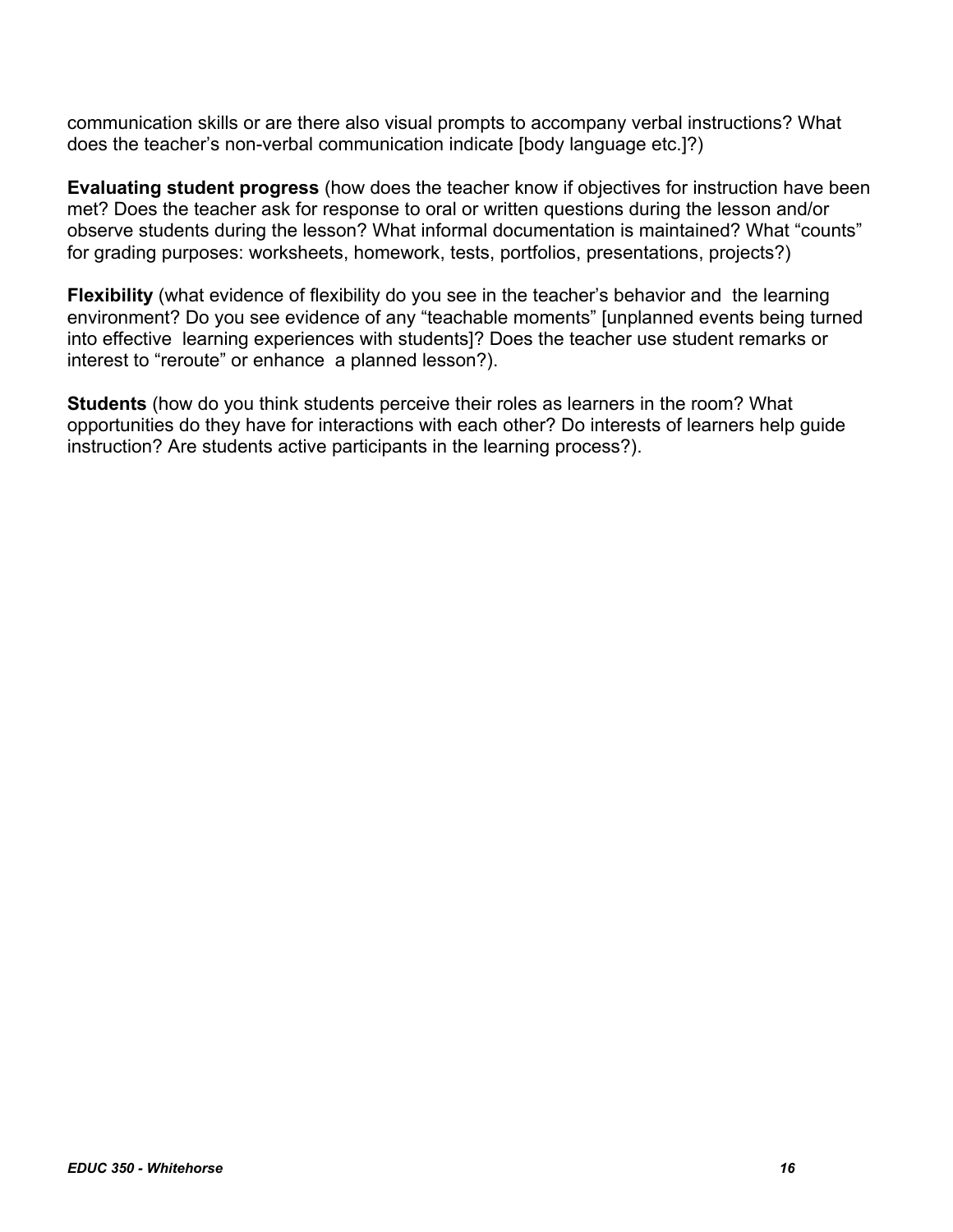#### **EDUCATION 350 FIELD OBSERVATION RECORD**

**Fill in this sheet each time you observe in schools. Turn this in on the assigned due date during the semester. You must have a minimum of 45 hours of observation for EDUC 350.** 

| <b>DATE</b> | <b>GRADE/</b><br><b>SETTING</b><br>(see syllabus) | <b>SCHOOL/DISTRICT</b> | <b>TEACHER</b><br><b>INITIALS</b> | <b>TIME IN</b><br>CLASSRM. |
|-------------|---------------------------------------------------|------------------------|-----------------------------------|----------------------------|
|             |                                                   |                        |                                   |                            |
|             |                                                   |                        |                                   |                            |
|             |                                                   |                        |                                   |                            |
|             | <b>Service State</b>                              |                        |                                   |                            |
|             |                                                   |                        |                                   |                            |
|             |                                                   |                        |                                   |                            |
|             |                                                   |                        |                                   |                            |
|             |                                                   |                        |                                   |                            |
|             |                                                   |                        |                                   |                            |
|             |                                                   |                        |                                   |                            |
|             |                                                   |                        |                                   |                            |
|             |                                                   |                        |                                   |                            |
|             |                                                   |                        |                                   |                            |
|             |                                                   |                        |                                   |                            |
|             |                                                   |                        |                                   |                            |
|             |                                                   |                        |                                   |                            |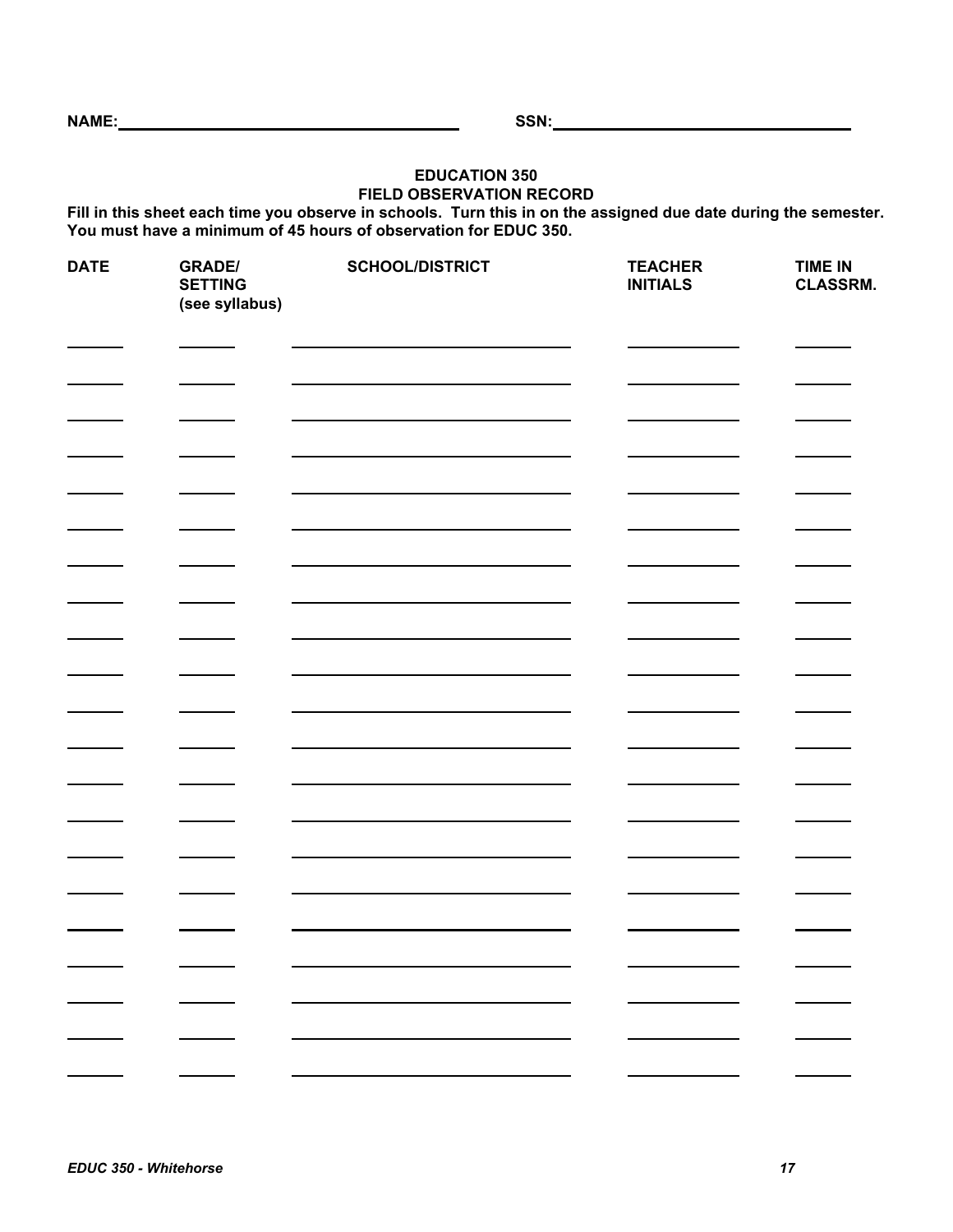# **Number of Observations**

|                | ELD/Primary Lang. | <b>Special Education</b> | Sheltered/SDAIE | <b>Gifted Education</b> |
|----------------|-------------------|--------------------------|-----------------|-------------------------|
| Elementary K-3 |                   |                          |                 |                         |
| Elementary 4-6 |                   |                          |                 |                         |
| Middle 6-8     |                   |                          |                 |                         |
| High 9-10      |                   |                          |                 |                         |
| High 11-12     |                   |                          |                 |                         |
| Other          |                   |                          |                 |                         |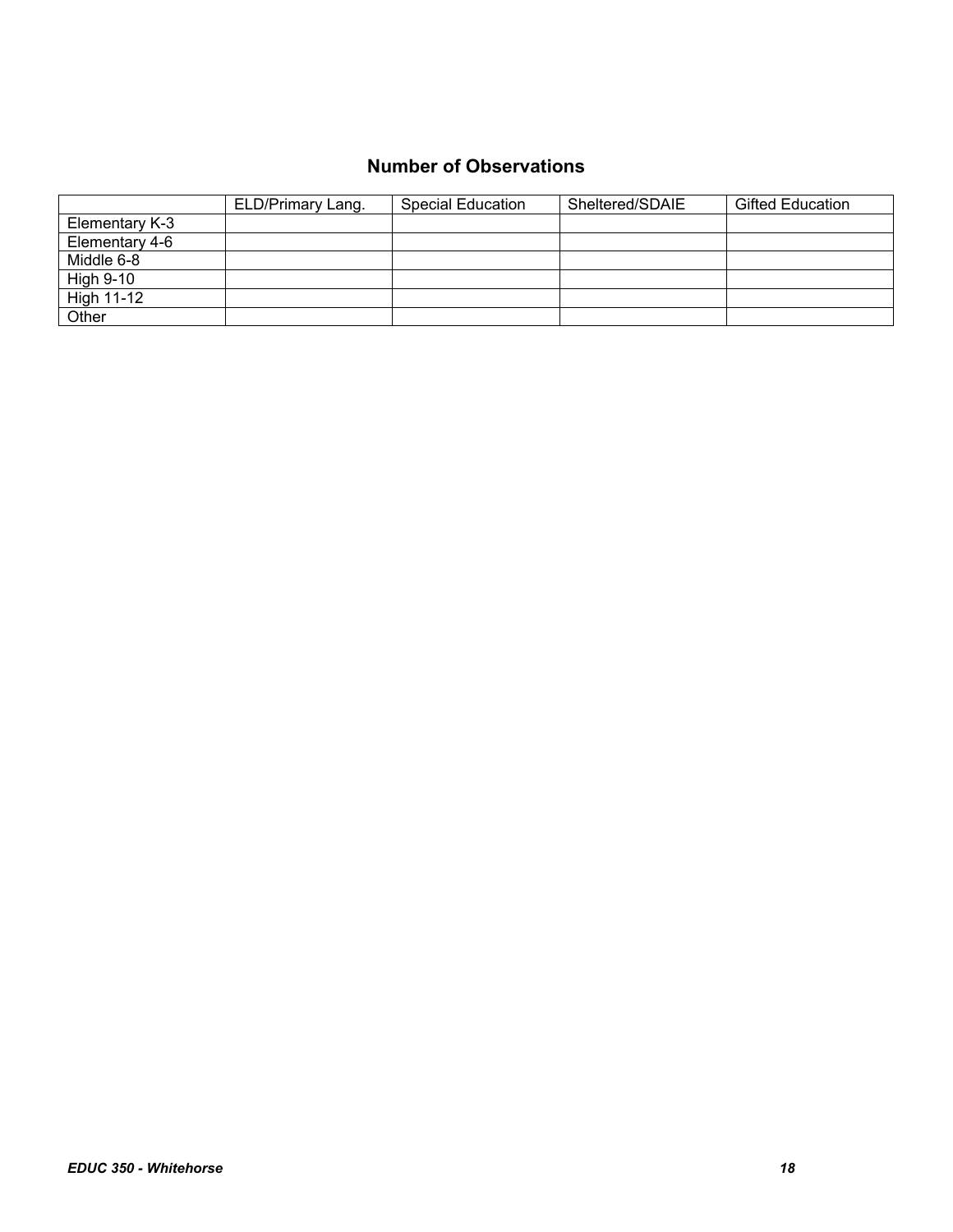# Request to Waive Observation Hours-EDUC 350

| EDUC 350 Section                                                                                                                                                                                                                          |     | Semester Instructor                                                              |  |
|-------------------------------------------------------------------------------------------------------------------------------------------------------------------------------------------------------------------------------------------|-----|----------------------------------------------------------------------------------|--|
| Name                                                                                                                                                                                                                                      | SS# |                                                                                  |  |
| I request a waiver for the following experience in public schools:<br>Tutor<br>Substitute teacher<br>Teacher Aide<br>Parent volunte<br>Parent volunteer<br>_______School aide<br><b>Casey Foundation participant</b><br>Other (describe): |     |                                                                                  |  |
| The experience took place as follows:                                                                                                                                                                                                     |     |                                                                                  |  |
| School:<br><u> 1980 - John Stein, markin sanat markin sa masa sa sanat na markin sa markin sa markin sa markin sa sa sa sa</u>                                                                                                            |     |                                                                                  |  |
| District:                                                                                                                                                                                                                                 |     | ,我们也不会有什么。""我们的人,我们也不会有什么?""我们的人,我们也不会有什么?""我们的人,我们也不会有什么?""我们的人,我们也不会有什么?""我们的人 |  |
| Dates:                                                                                                                                                                                                                                    |     |                                                                                  |  |
| No. of hours in this experience:                                                                                                                                                                                                          |     |                                                                                  |  |
| Attach the following to this request:                                                                                                                                                                                                     |     |                                                                                  |  |
| 1. A letter from supervisor/teacher verifying the experience, including the length of time<br>spent in this experience.                                                                                                                   |     |                                                                                  |  |

**2. Your reflection on the experience (1-2 pages typewritten). Describe the experience and convey what you learned from the experience that will help you to be an effective teacher candidate.** 

|                             | Do not write below this line.          |
|-----------------------------|----------------------------------------|
| Approved                    | Number of hours to be waived (20 max): |
| Denied                      |                                        |
| Reason for denial:          |                                        |
|                             |                                        |
| <b>Instructor Signature</b> | Date                                   |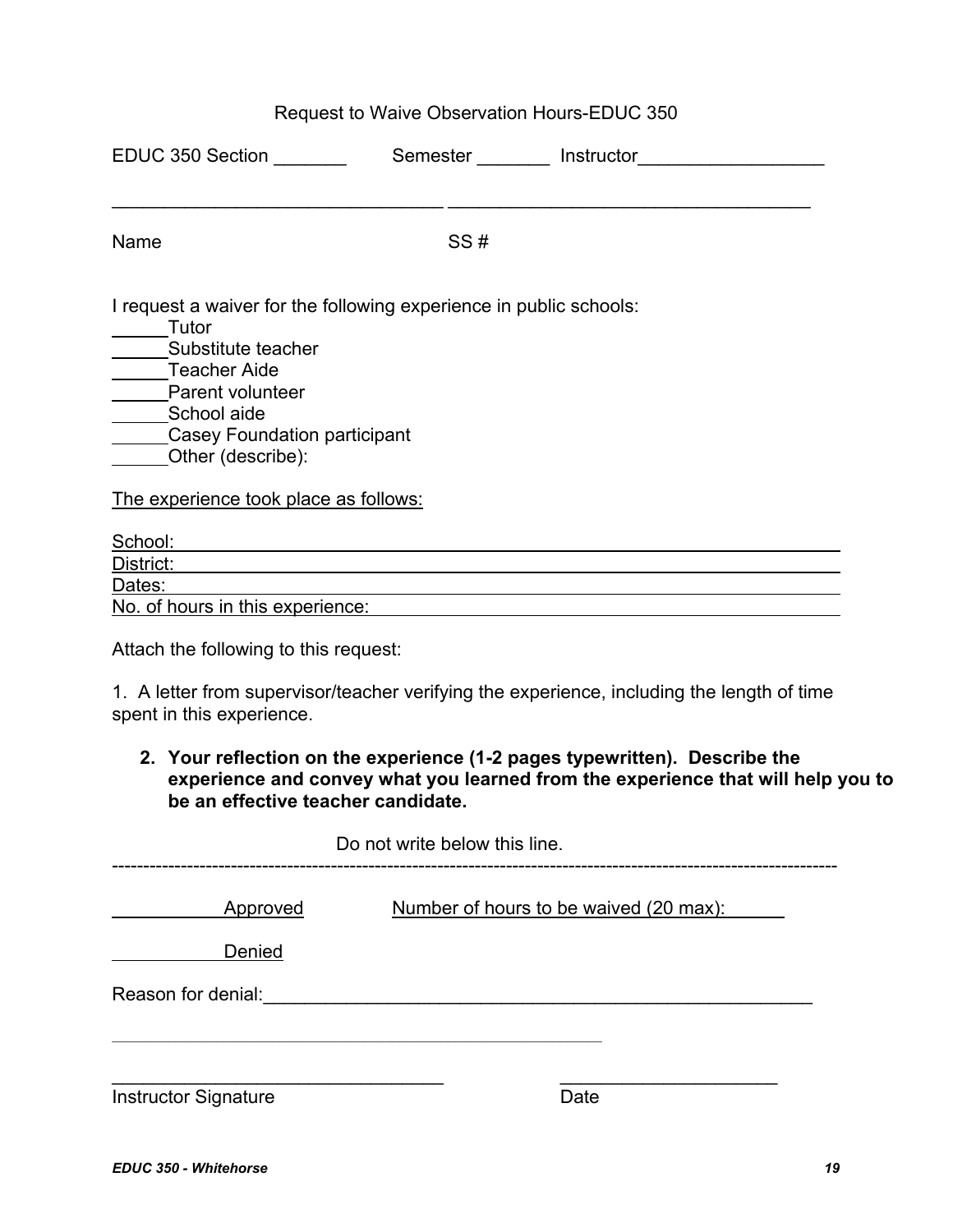#### **FIELD EXPERIENCE RECOMMENDATION FORM – Non Confidential**

| <b>Applicant's Name:</b><br><b>SSN</b> |            |                    |                       |           |
|----------------------------------------|------------|--------------------|-----------------------|-----------|
| Program:                               | Multi Subi | Multi Subj Mid Lev | Concurrent w/ Ed Spec | Sing Subj |

This individual is considering applying for admission to a Cal State San Marcos Teacher Education Program. The applicant has indicated that he/she has worked with children/youth (class/groups) under your supervision. One of the criteria on which candidates are admitted to the CSUSM program is successful work experience with children (either paid or volunteer). All credential program applicants are required to submit a Field Experience Recommendation Form from a public classroom teacher.

 In a brief narrative, reflect on this individual as a teacher candidate. When possible, please provide specific examples and details. If your narrative exceeds this page, or if a separate letter is used, please attach to this form and sign. In order to avoid questions of authenticity, do not cut and paste your narrative in the box below.

| Consider the candidate's personal and professional attributes with the following in mind:             |                                                         |                                                           |                             |  |  |
|-------------------------------------------------------------------------------------------------------|---------------------------------------------------------|-----------------------------------------------------------|-----------------------------|--|--|
| Dependability<br>confidence                                                                           | Professional appearance/manner                          | Enthusiasm                                                | Poise and self-             |  |  |
| Initiative                                                                                            | Interpersonal communication skills                      |                                                           | Sensitivity to all learners |  |  |
|                                                                                                       |                                                         |                                                           |                             |  |  |
|                                                                                                       |                                                         |                                                           |                             |  |  |
|                                                                                                       |                                                         |                                                           |                             |  |  |
|                                                                                                       |                                                         |                                                           |                             |  |  |
|                                                                                                       |                                                         |                                                           |                             |  |  |
|                                                                                                       |                                                         |                                                           |                             |  |  |
|                                                                                                       |                                                         |                                                           |                             |  |  |
|                                                                                                       |                                                         |                                                           |                             |  |  |
|                                                                                                       |                                                         |                                                           |                             |  |  |
|                                                                                                       |                                                         |                                                           |                             |  |  |
|                                                                                                       |                                                         |                                                           |                             |  |  |
|                                                                                                       |                                                         |                                                           |                             |  |  |
|                                                                                                       |                                                         |                                                           |                             |  |  |
| Student Services Center welcomes your additional comments. (760)750-4277 or<br>email:coessc@csusm.edu |                                                         |                                                           |                             |  |  |
| <b>Name of Public School:</b>                                                                         | <u> 1980 - Johann Barnett, fransk politik (d. 1980)</u> |                                                           |                             |  |  |
| Grade Level: _____________________                                                                    |                                                         |                                                           |                             |  |  |
| <b>School District</b>                                                                                |                                                         | <u> 1989 - Johann Barbara, martxa alemaniar a</u>         |                             |  |  |
| Number of hours candidate has been in my classroom _____________________________                      |                                                         |                                                           |                             |  |  |
| <b>Classroom Teacher's Signature</b>                                                                  |                                                         | <u> 1989 - Johann Barnett, fransk politiker (d. 1989)</u> |                             |  |  |

**Date**

College of Education • California State University San Marcos • San Marcos, CA 92096-0001 • (760) 750-4279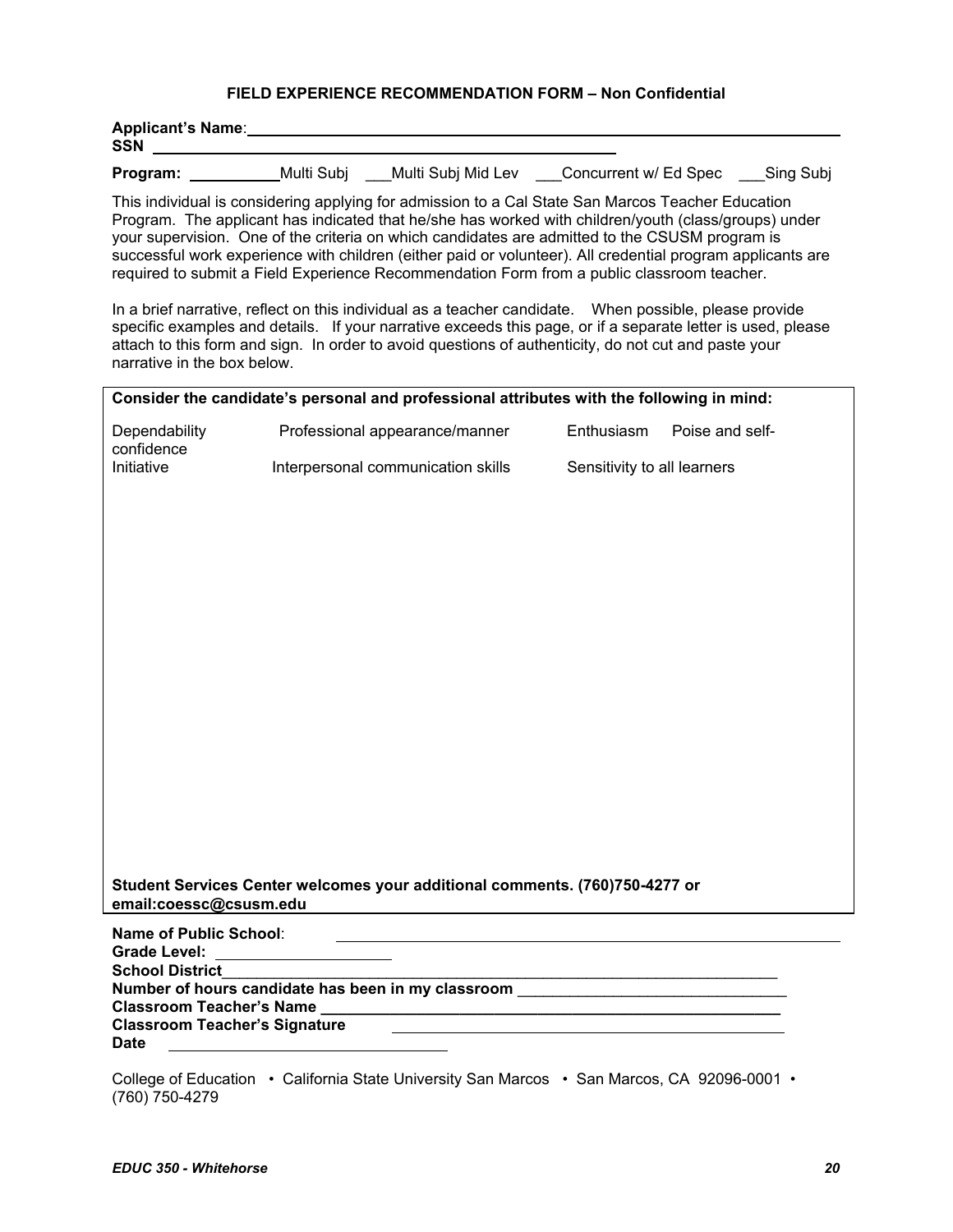## **Attachment 3**

# **Laws Related to Special Education that Affect Teachers**

Jacqueline Thousand

Chapter 2 of Villa and Thousand (l995), Contemplating Inclusive Education from a Historical Perspective, charts over 200 years of history which has brought us as a country to embrace inclusive educational opportunities for all children. What follows is a summary of key court cases and legislation which have shaped special education and the teacher's role in supporting students with varying learning and language differences. For more detail see these two web sites: www.law.cornell.edu/topics/disability.html and www.ed.gov/offices/OSERS/IDEA.

#### **Legislation Related to Special Education**

**The development of special education services in this country has been greatly influenced by the civil rights movement of the l960s. Out of the movement came legislation designed to prevent discrimination. For instance** Section 504 **of the Vocational Rehabilitation Act of l973 is a civil rights law that prevents discrimination against all persons with disabilities in programs that receive federal funds. Since all public schools receive federal funds in some form, Section 504 ensures equal opportunity for students' participation in the full range of school activities. Also, through Section 504, some students who are not eligible for special education services may receive accommodations to assist them to be successful in school. For example, students with health problems such as asthma or extreme allergies as well as other challenges that do not make them eligible for special education my receive assistance through Section 504.** 

**The** Americans with Disabilities Act (ADA)**, signed into law by President Bush in l990 extends the Vocation Rehabilitation Act of l973 by protecting all individuals with disabilities from discrimination and requires employers to make reasonable accommodations for employees with disabilities. ADA does not deal directly with education; however, it does clarify the civil rights of all people with disabilities and ensures that buildings, transportation, and other public places (including schools) are accessible to people with disabilities. Your school must be accessible to wheelchairs, for instance. If it is not, it must undergo renovations to install ramps, elevators, or wide entryways.** 

**In l975 the U.S. federal government finally made a legal commitment to the education of students with disabilities. In that year Congress passed** Public Law 94-142, **the** Education for the Handicapped Act (EHA) **which set federal guidelines for special education services. It translated early court decisions into civil rights principles for students with disabilities and mandated the six concepts that have guided special education practice ever since. Those six principles are:** 

- **1.** Free Appropriate Public Education. **Students with disabilities are entitled to attend public schools and to receive the educational services they need. This education is provided at no cost to parents.**
- **2.** Least Restrictive Environment. **Students with disabilities must be educated in the least restrictive environment in which they can succeed with support. For most students, this environment is the general education classroom.**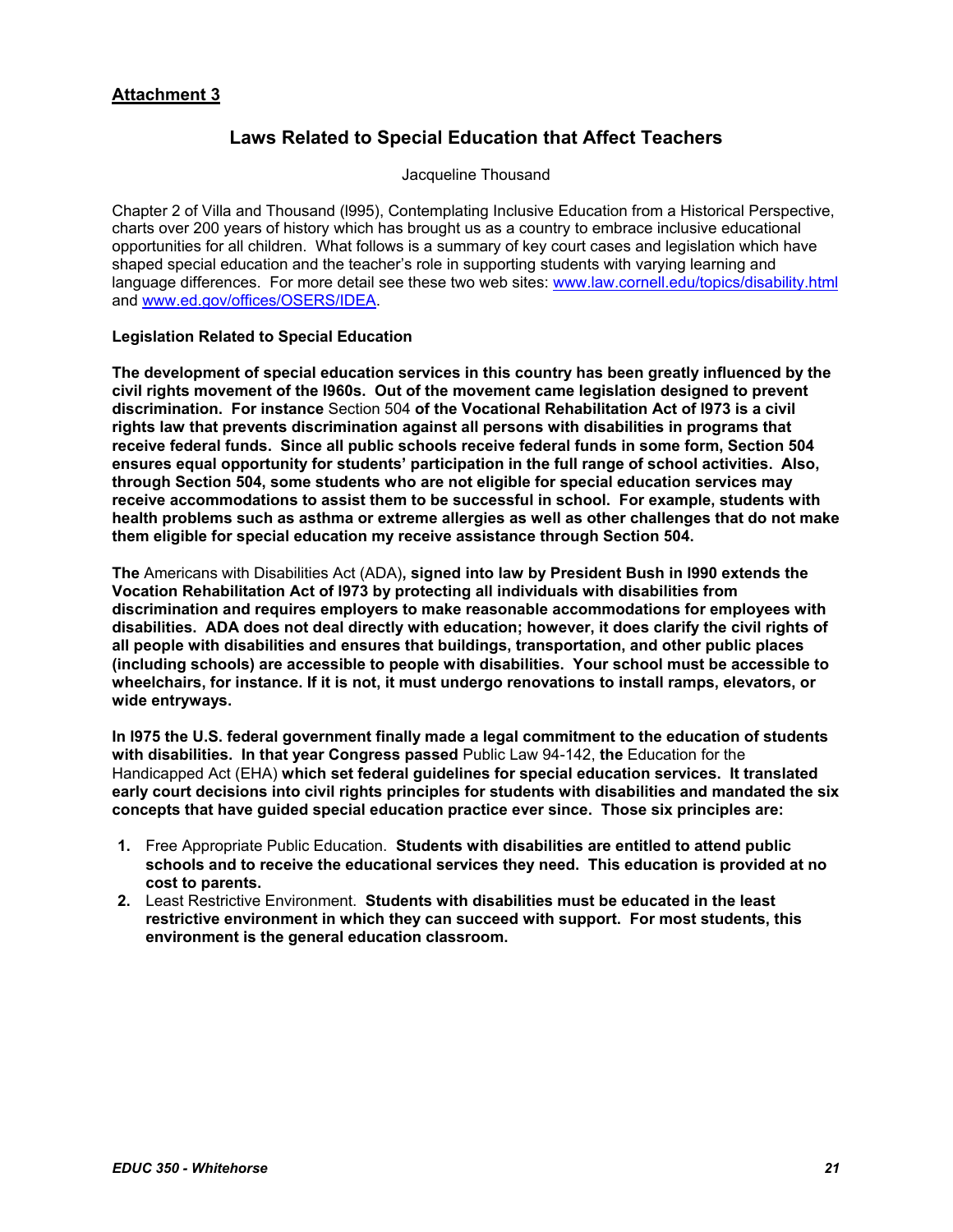- **3.** Individualized Education Program. **Services for students with disabilities must be individually tailored. This is accomplished by annually developing or revising an Individualized Education Program (IEP). Every IEP includes a statement of the student's current performance levels, a set of goals and accompanying shortterm benchmarks or objectives for achieving the goals. The IEP clearly specifies who is responsible for delivering various aspects of the student's program, how progress will be evaluated, and where and how long services will be provided.**
- **4.** Nondiscriminatory Evaluation. **Students are to be assessed using instruments that do not discriminate on the basis of race, culture, or disability. In considering eligibility for special education, students must be assessed by a multidisciplinary team in their native language using tests that directly relate to the area(s) of concern for which the child was referred.**
- **5.** Due Process. **Due process procedures protect students with disabilities and their parents in all special education affairs. Specifically, if a disagreement occurs between the family and school personnel regarding a student's eligibility for special education, no changes can be made in the student's services until an impartial hearing and, if necessary, the appropriate court resolves the issue. School personnel also are protected if they disagree with parents' requests for services; they also may use due process procedures to resolve the dispute.**
- **6.** Zero Reject and Child Find. **No student may be excluded from public education because of a disability. Each state also must take action to locate children who may be entitled to special education services.**

**Public laws must be periodically reauthorized. The l990 reauthorization of P.L. 94-142 described above changed the law to the** Individuals with Disabilities Education Act (IDEA). **The more suitable person-first language of "individual with disabilities" replaces the unfavorable labeling language of "the handicapped" in the title of the legislation. This law added significantly to providing education to very young children with disabilities and preparing older student for transition to post-secondary life. Two new categories of disability – autism and traumatic brain injury – were added to the already existing categories of learning disabilities, speech or language impairments, mental retardation, emotional disturbance, hearing impairments, visual impairments, deafblindness, orthopedic impairments, multiple disabilities, and other health impairments. It also funded projects to promote the inclusion of students with severe disabilities in general education.** 

**In l997, President Clinton signed into law the second reauthorization of P.L. 94-142 and accompanying amendments know as** IDEA 97. **Seven significant changes greatly affect schools, teachers, and educational and assessment practices.** 

- **1.** General Education Teacher Involvement. **At least one general educator must participate as a member of a student's IEP team. The IEP also must directly address the student's participation in general education and must justify placements that are not in general education.**
- 2. Evaluation and Eligibility. **IDEA 97 clarifies that when parents consent to have their child evaluated, they are not consenting to possible future special education placement. Students cannot be made eligible for special education because of past poor instruction or because of language differences. Previous requirements that a comprehensive reevaluation occurs every three years can be modified if the family desires; already existing information can be used rather than repeated administration of standardized tests.**
- 3. Assessment of All Students. **Historically students receiving special education services were not included in state, district, or school-wide assessment of student performance. IDEA 97 corrected this by requiring that by July, 2000, each state must assess the academic progress of students who have IEPs by including them in the standardized assessments other students task or by using an alternative assessment process. Students who need appropriate adaptations such as extended time or large print during assessment are entitled to these adaptations.**
- 4. Discipline. **If needed, the IEP must include strategies for addressing student behavior issues. A behavior pan must be developed, if a student is suspended or placed in an alternative interim placement. If a student with disabilities brings a weapon or drugs to school, the school now has the option to place the student in an alternative placement for up to 45 days; and that placement must provide continued special education services.**
- 5. Transition. **Beginning at age 14, IEPs must address the transition to post-secondary needs of students eligible for special education. These needs must be updated annually, with increasing detail each year as to the school and outside services (e.g., community vocational education) the student will access.**
- 6. Paraprofessionals**. Paraprofessionals, teaching assistants, aides, and like personnel must be trained for their jobs and appropriately supervised.**